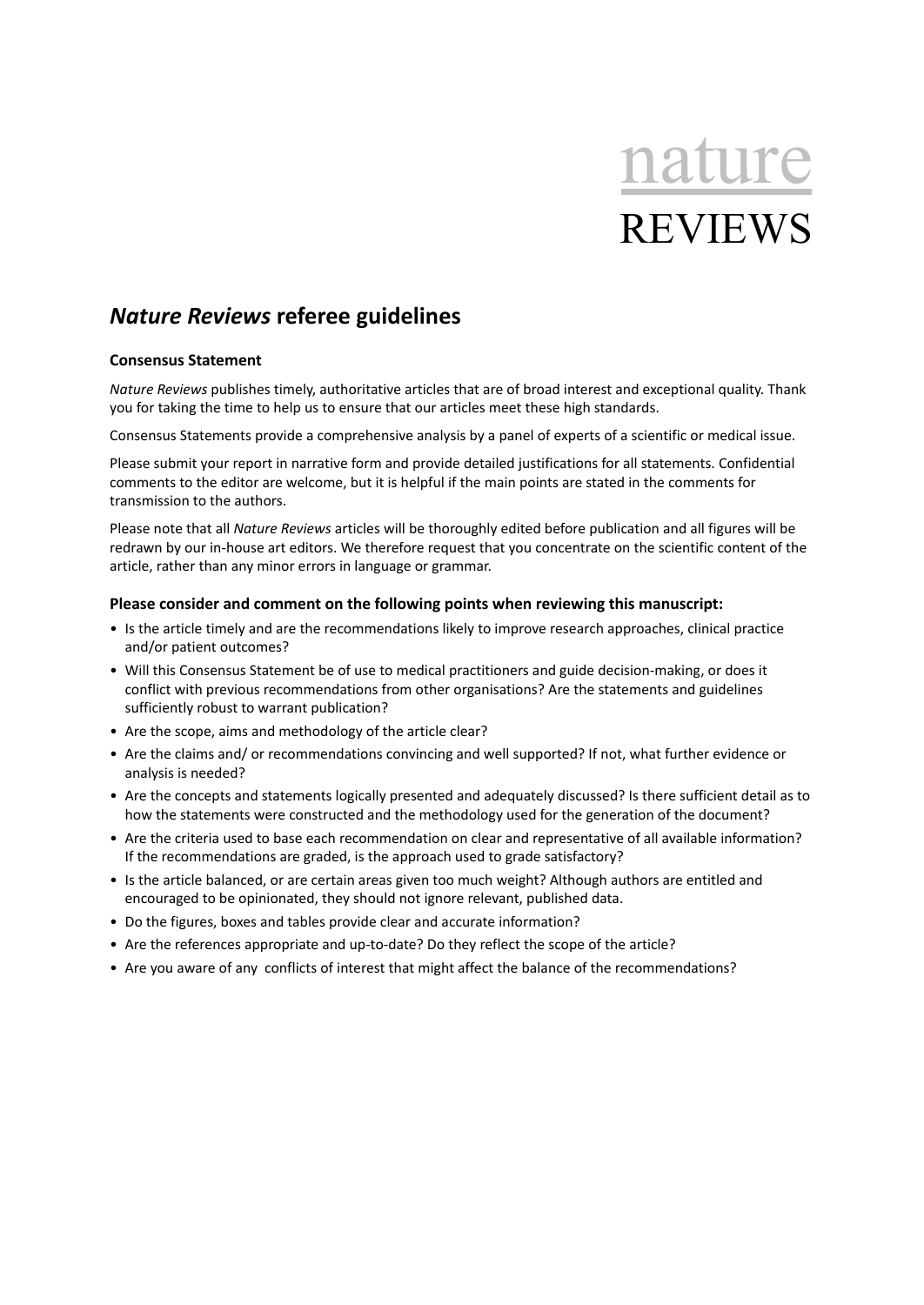## **Management of Congenital Nephrotic Syndrome: Consensus Recommendations by the ERKNet-ESPN Working Group**

Olivia Boyer<sup>1,2</sup>, Franz Schaefer<sup>3</sup>, Dieter Haffner<sup>4,5</sup>, Detlef Bockenhauer<sup>6</sup>, Tuula Hölttä<sup>7</sup>, Sandra Bérody <sup>1</sup>, Hazel Webb<sup>6</sup>, Marie Heselden, Beata S Lipska-Ziętkiewicz<sup>8,9</sup>, Fatih Ozaltin10, Elena Levtchenko<sup>11</sup>, Marina Vivarelli<sup>12</sup>.

## **Affiliations:**

- 1. Department of Pediatric Nephrology, Reference center for Idiopathic Nephrotic Syndrome in Children and Adults, Imagine Institute, Paris University, Necker Hospital, APHP, 75015 Paris, France
- 2. Laboratory of Hereditary Kidney Diseases, Imagine Institute, INSERM U1163, Paris Descartes University, Paris, France
- 3. Division of Pediatric Nephrology, Center for Pediatrics and Adolescent Medicine, Heidelberg, Germany.
- 4. Department of Pediatric Kidney, Liver and Metabolic Diseases, Children's Hospital, Hannover, Germany, Hannover Medical School
- 5. Center for Congenital Kidney Diseases, Center for Rare Diseases, Hannover Medical School, Hannover, Germany
- 6. UCL Department of Renal Medicine and Renal Unit, Great Ormond Street Hospital for Children NHS Foundation Trust, London, UK
- 7. Department of Pediatric Nephrology and Transplantation, The New Children's Hospital, HUS Helsinki University Hospital, Helsinki, Finland
- 8. Clinical Genetics Unit, Department of Biology and Medical Genetics, Medical University of Gdańsk, Poland
- 9. Centre for Rare Diseases, Medical University of Gdańsk, Poland
- 10. Department of Pediatric Nephrology and Nephrogenetics Laboratory, Hacettepe University Faculty of Medicine, Ankara, Turkey
- 11. Division of Pediatric Nephrology, Department of Pediatrics, University Hospitals Leuven; Department of Development & Regeneration, University of Leuven, Belgium
- 12. Division of Nephrology and Dialysis, Department of Pediatric Subspecialties, Bambino Gesù Pediatric Hospital Istituto di Ricerca e Cura a Carattere Scientifico (IRCCS), Rome, Italy

## **Corresponding author:**

Olivia Boyer

Department of Pediatric Nephrology, Reference center for Idiopathic Nephrotic Syndrome in Children and Adults, Imagine Institute, Paris University, Necker Hospital, APHP, 149 rue de Sèvres, 75015 Paris, France +33142192648

Beata S Lipska-Ziętkiewicz : [https://orcid.org/0000-0002-4169-9685](https://clicktime.symantec.com/3C88uHjZFMRrCJupcZexTux6H2?u=https%3A%2F%2Forcid.org%2F0000-0002-4169-9685) Fatih Ozaltin: https://orcid.org/0000-0003-1194-0164 Dieter Haffner <https://orcid.org/0000-0002-9601-7813> Elena Levtchenko https://orcid.org/0000-0002-8352-7312

**Word count: ~7000** words including boxes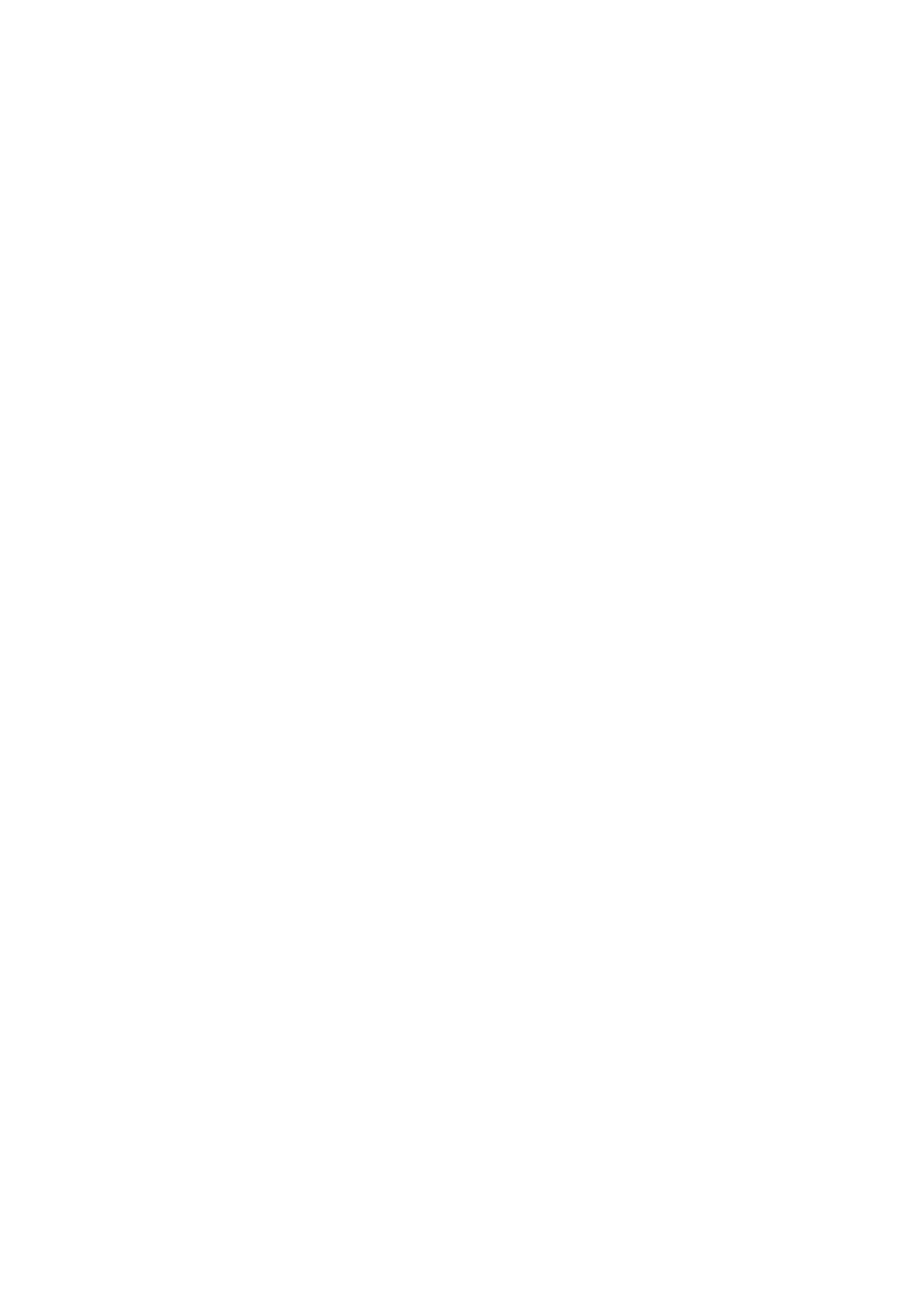#### **ABSTRACT (198 words)**

Congenital nephrotic syndrome (CNS) is a heterogeneous group of disorders characterized by nephrotic-range proteinuria, hypoalbuminemia and edema manifesting *in utero* or during the first three months. Rarely caused by congenital infections or allo-immune maternal disease, it is mostly due to podocyte genetic defects. CNS management is very challenging since patients are prone to severe complications such as hemodynamic compromise, infections, thromboses, impaired growth and end-stage kidney disease. In this consensus paper, experts from the European Reference Network for Kidney Diseases (ERKNet) and the European Society for Paediatric Nephrology (ESPN) summarize the current evidence and present clinical practice recommendations. Prompt genetic screening and counseling are recommended, while routine kidney biopsy is not. We provide guidance for symptomatic treatment of CNS including renin-angiotensin system inhibitors, diuretics, anticoagulation, and infection prophylaxis. Therapeutic management should be adapted to the clinical severity of the condition, aiming at maintenance of intravascular euvolemia and adequate nutrition, at prevention of complications such as infections, thrombosis, psychomotor delay and failure to thrive, and at vasculature preservation *(i.e.* protection of all central and peripheral arteries and veins). We do not recommend performing routine early nephrectomies but suggest considering them in patients with severe complications despite optimal conservative treatment, and before transplantation in patients with persisting nephrotic syndrome and/or a *WT1* dominant pathogenic variant.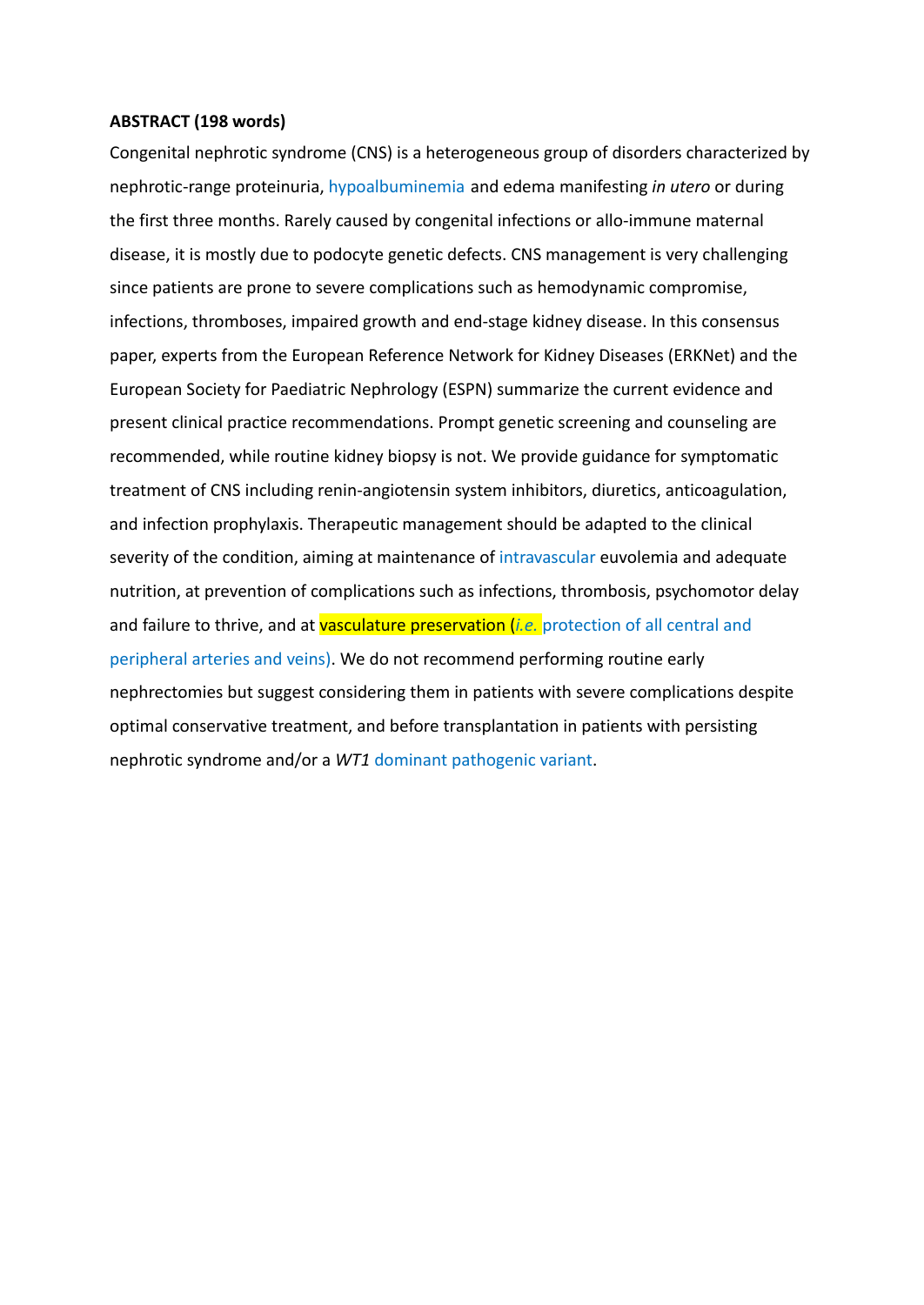#### **INTRODUCTION**

Congenital nephrotic syndrome (CNS) is a heterogeneous group of disorders characterized by nephrotic-range proteinuria and edema manifesting *in utero* or during the first three months of life <sup>1</sup>. CNS can be rarely caused by congenital infections or allo-immune maternal disease, but is mostly due to genetic defects<sup>2</sup>. Several genes have been implicated in the etiology of isolated CNS (mainly *NPHS1* encoding nephrin <sup>3,4</sup>, *NPHS2, WT1* and *PLCE1*) or in less common syndromic forms of the disease (mostly *WT1, LAMB2*)<sup>5,6</sup>. Because pathogenic variants in these genes alter the physiology of podocytes, highly specialized epithelial cells and main components of the glomerular filter, genetic forms of nephrotic syndrome are now referred to as podocytopathies  $2$ .

Patients with CNS are prone to severe complications such as hemodynamic problems, recurrent infections, thromboses and impaired growth. Most children progress to end stage kidney disease (ESKD) within a few years <sup>1,7–11</sup>. Before the eighties, the mean patient survival was reported to be 7.6 months (0-26), most infants dying from infection or hemodynamic collapse<sup>9</sup>. In 1995, an aggressive treatment including dialysis, early nephrectomies and transplantation was proposed which dramatically improved survival <sup>1</sup>. However, numerous reports have emerged since of successful conservative treatment using only optimized nutrition and medications, leading to a different treatment approach  $^{12,13}$ .

In 2018 a joint initiative of the European Reference Network for Rare Kidney Diseases (ERKNet) and the European Society for Paediatric Nephrology (ESPN) established a Work Group to develop guidelines for clinical diagnostics, management and treatment of CNS. Because evidence is frequently missing or inadequate in CNS management, this article is a consensus paper based on expert opinion rather than a clinical practice guideline. The genetic aspects of the hereditary forms of CNS are discussed further in a separate open access article<sup>14</sup>.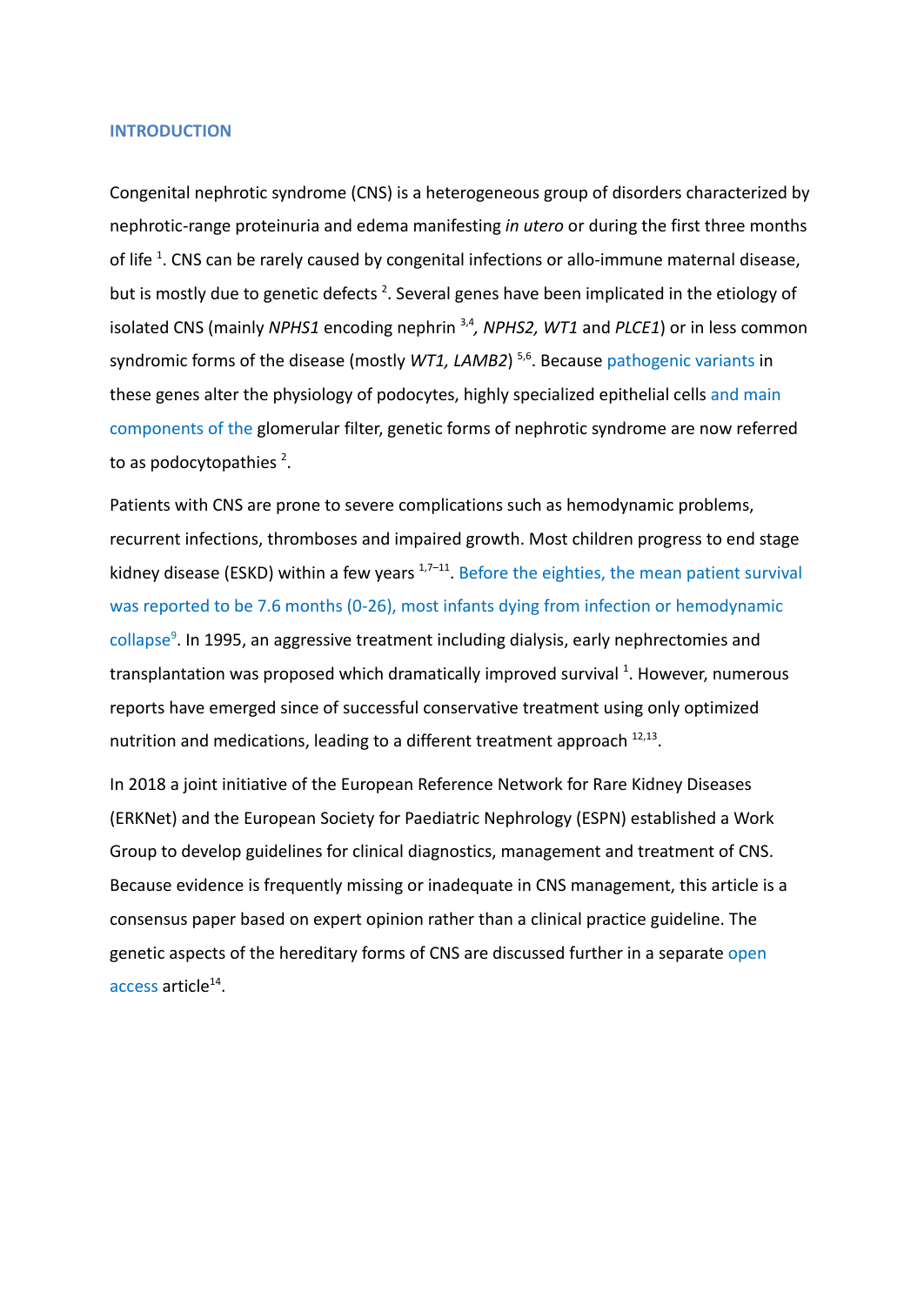## **METHODOLOGY**

We have followed the RIGHT (Reporting Items for practice  $\overline{G}$ uidelines in HealThcare) statement for Practice Guidelines <sup>15</sup>. Three groups were assembled: a core leadership group, an external expert group, and a voting panel. The core group comprised 9 members of the European Reference Network for Rare Kidney Diseases (ERKNet) and the European Society for Paediatric Nephrology (ESPN) including pediatric nephrologists, and renal geneticists, as well as a neonatologist, a renal nurse and a patient representative. The individual expertise and responsibilities of the core group members are given in **Supp. Table 1**. The external expert group included 6 pediatric nephrologists, an adult nephrologist, a renal geneticist, a renal pathologist, a pediatric pharmacologist, a neonatologist, a pediatric endocrinologist, an ethicist, a nurse and a patient representative. Experts were asked by e-questionnaire to provide a level of agreement on a 5-point scale (strongly disagree, disagree, neither agree/disagree, agree, strongly agree) (Delphi method). Recommendations that did not reach a consensus level of at least 70% were modified after discussion within a voting panel of 35 pediatric nephrologists from the ESPN nephrotic syndrome working group and reviewed again by the experts and the Core group until a consensus level of at least 70% was achieved.

## *Developing the PICO questions*

We developed PICO (Patient or Population covered, Intervention, Comparator, Outcome) questions<sup>16</sup>:

- *Population covered:* children with CNS, (defined as onset of nephrotic syndrome within the first three months of life), before and after start of renal replacement therapy (dialysis, renal transplantation).
- *● Intervention and comparators:* treatment compared with no treatment or other treatment.
- *Outcomes addressed:* recommendations for diagnosis, treatment and follow-up of children with CNS.

## *Literature search*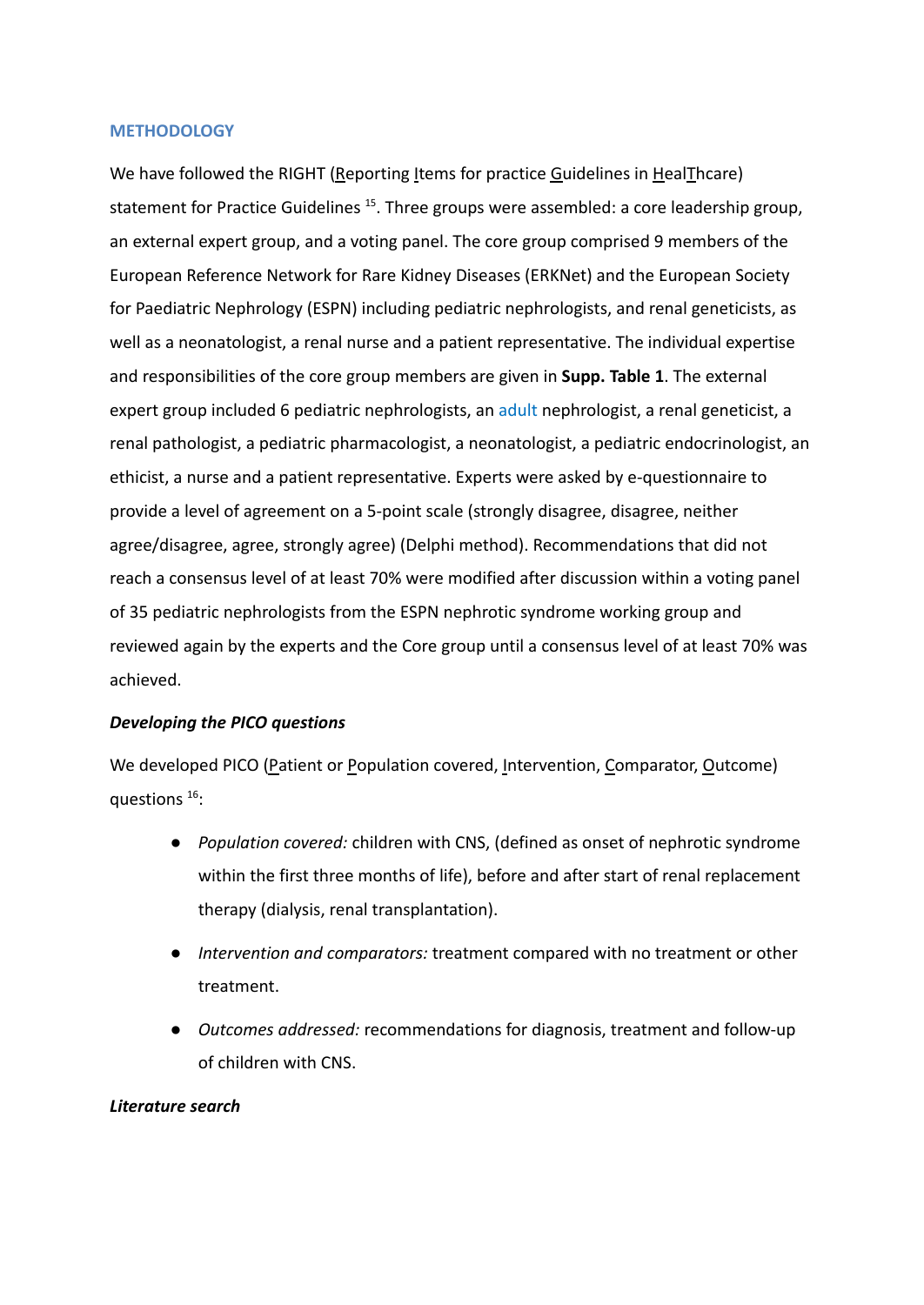The following key words were used to identify suitable studies until December 2018: nephrotic syndrome, congenital nephrotic syndrome, Galloway Mowat Syndrome, Pierson Syndrome, Frasier Syndrome, Denys Drash Syndrome. The search retrieved 1367 results (no randomized clinical trial) and 54 articles were referenced here. Further details and a summary of the publications used for this consensus statement are given in the Supplementary material (**Suppl. Table 2)**.

#### **DIAGNOSTIC MANAGEMENT**

#### **Box 1 Recommendations for diagnosis**

- **● We recommend that all CNS patients be managed by a multidisciplinary team.**
- **● We recommend performing an initial diagnostic work-up including medical history, clinical and biological evaluation of CNS complications and associated extra-renal features (Table 1).**
- **● We recommend comprehensive genetic screening comprising all podocytopathy-related genes as a first-line diagnostic measure in every CNS patient.**
- **● We recommend providing genetic counseling promptly in families with past history of a CNS or prenatal signs of CNS.**
- **● We suggest kidney biopsy be considered only in sporadic, non-syndromic cases, in whom comprehensive genetic testing has not yielded a molecular diagnosis.**

#### **Multidisciplinary team management**

We recommend that all CNS patients be referred to specialized teams in tertiary pediatric nephrology centers and managed by a multidisciplinary team including neonatologists, pediatric nephrologists, pediatric nephrology nurses, pediatric renal dieticians, pediatric surgeons, child and/or youth psychologists, and social workers. Indeed, the psychosocial pressure often experienced by families with a child with CNS must be taken into account for the successful management of these children. All members of the multidisciplinary team must be trained in child care. For children managed outside of a transplant facility, we recommend that they be introduced to a transplant centre early, as the CKD evolves, to minimize the dialysis period required and to facilitate the transplant process.

#### **Initial diagnostic work-up**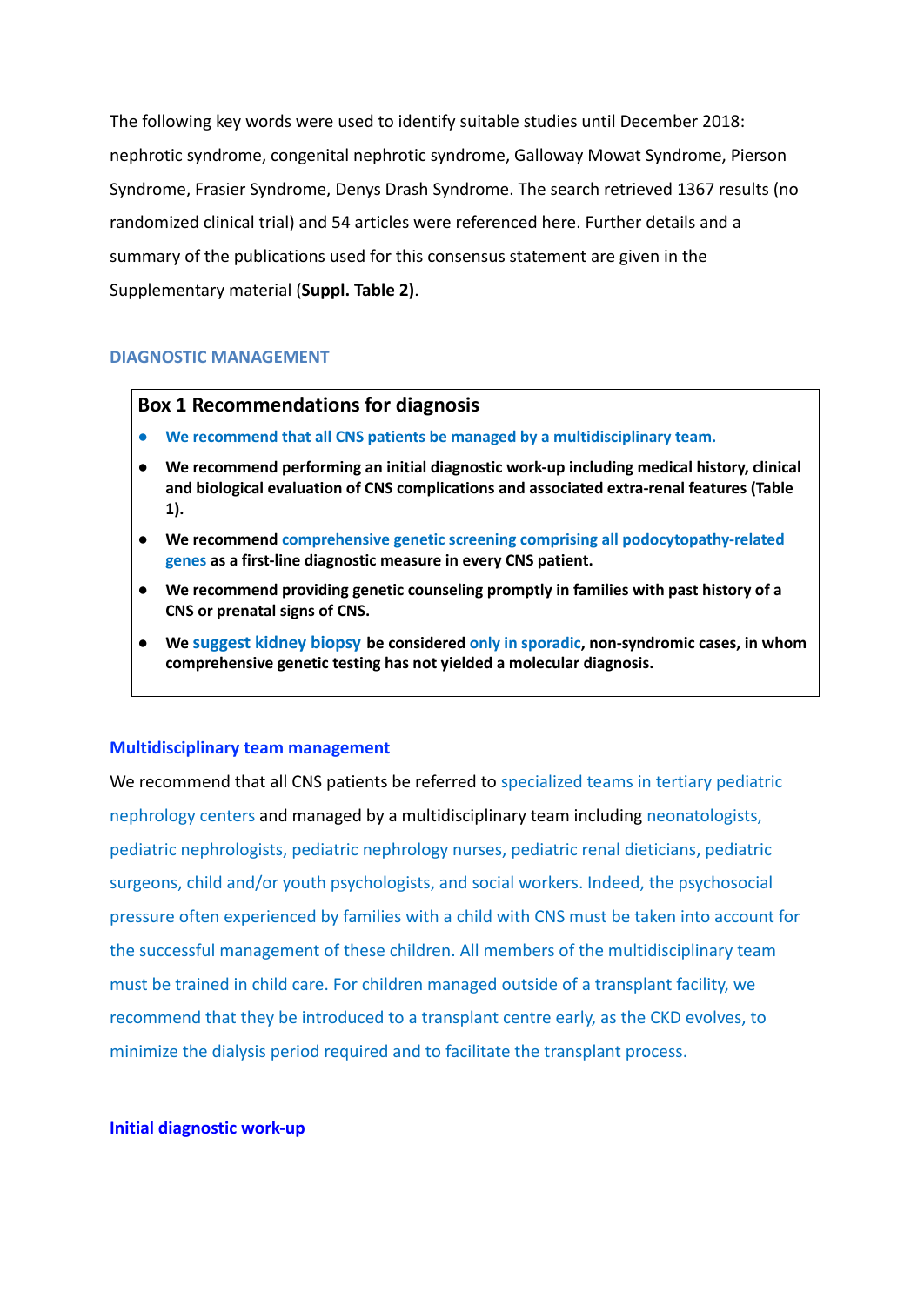In infants with CNS, we recommend performing the initial diagnostic work-up as presented in Table 1 and Box 1. In addition, extended diagnostic work-up aimed at identification of extra-renal manifestations of the hereditary forms of CNS should be considered. The list of possible signs and symptoms of syndromic forms of CNS is presented and discussed further in a published open access article $^{14}$ .

#### **Genetic testing**

Identification of a genetic cause establishes the etiology of the disease, informs the management, especially with regards to potentially associated problems, such as Wilms tumor or neurological involvement and enables genetic counseling of the family. Further detailed phenotype-genotype considerations are presented in a separate document<sup>14</sup>.

We recommend genetic screening as a first-line diagnostic measure in every CNS patient. The preferred method of genetic testing is massive-parallel sequencing, with rapid whole exome sequencing (WES) being the method of choice. In countries where rapid WES is not yet clinically available, the usage of an extended podocytopathy gene panel is recommended due to the wide range of phenotypic variability and genetic heterogeneity of the disease 4,5,17–20 . The minimum set of genes to be tested should include *NPHS1, NPHS2, WT1, PLCE1* and *LAMB2.* In CNS, screening of *NPHS1, NPHS2, WT1* and *LAMB2* will uncover underlying genetic abnormalities in >80% of the patients <sup>4,5,17-19,21,22</sup>. A dozen of other, less commonly mutated, genes account for an additional ~5% of diagnoses. Clinical presentation suggestive of a particular syndromic form of CNS or ethnicity associated with a founder pathogenic variant may lead to direct testing of the associated causative gene.

In families with past history of CNS, recurrence risk counseling by a clinical geneticist/clinical counselor should be promptly provided. The decision regarding prenatal diagnosis including pre-implantation diagnostics should be discussed in light of the local financial, social and legal setting<sup>23</sup>.

The gene-specific management of CNS is detailed elsewhere<sup>14</sup>. Notably, children with exonic *WT1* pathogenic variant must be monitored for Wilms tumor by performing abdominal ultrasound every 3 months till the age of  $7^{24}$ .

#### **Histopathology**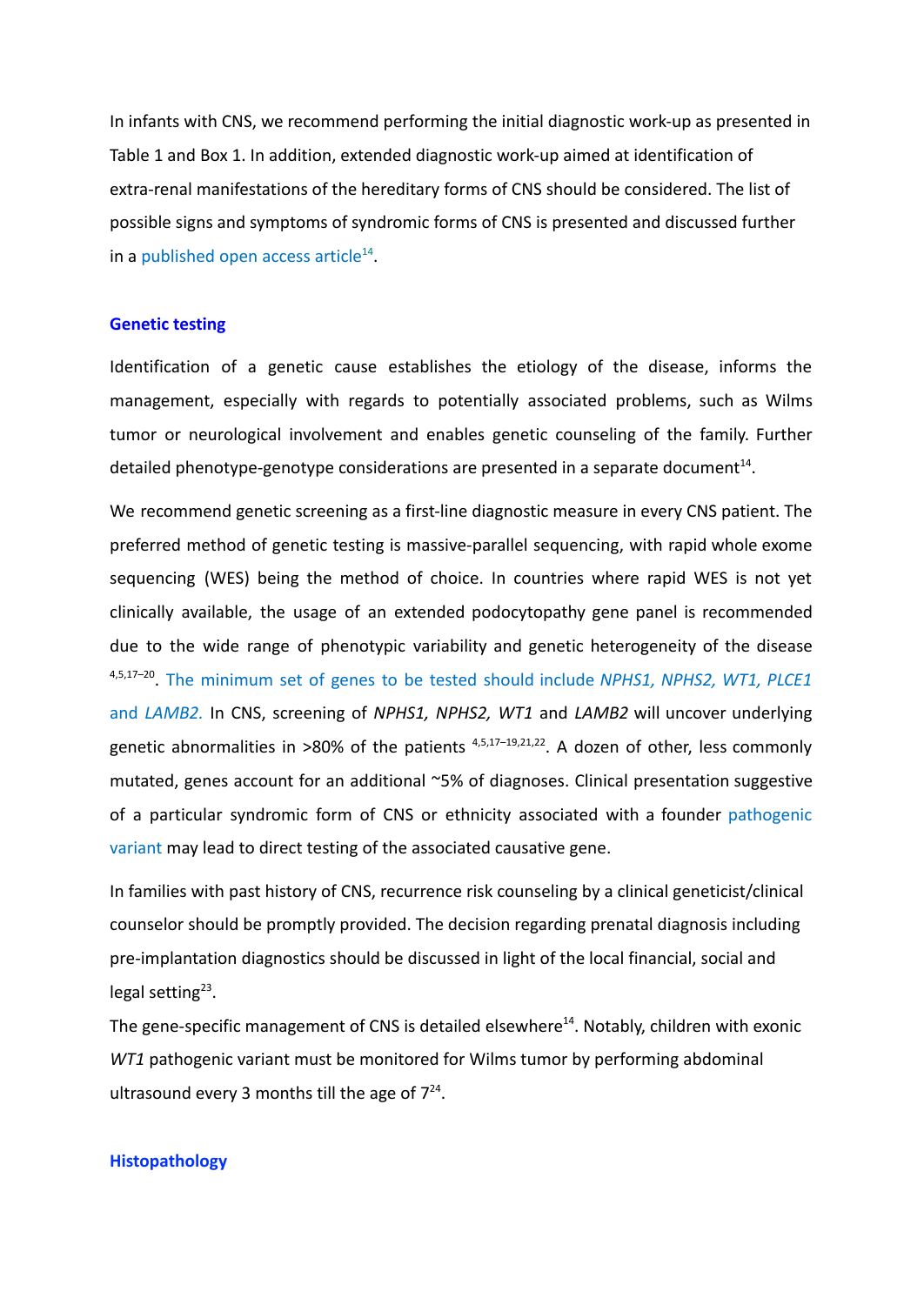**Given the fact that in patients with CNS, genetic screening will uncover underlying genetic abnormalities in >85% of cases (see above), noninvasive molecular diagnostic methods have largely replaced kidney biopsy in these patients4,5,17–19,21,22 .** We do not recommend routine kidney biopsy in patients with CNS. Kidney biopsy may be indicated in cases where a genetic diagnosis could not be established, or in cases with compromised kidney function where it can be informative in establishing rare diagnoses (i.e. congenital membranous nephropathy due to anti-NEP antibodies, other glomerulopathies) and in estimating the prognosis.

The following findings would suggest an underlying mitochondrial disease: nystagmus, retinitis pigmentosa, visual impairment or loss, sensorineural deafness, developmental delay, cognitive impairment, hypotonia, seizure, encephalopathy, cardiomyopathy, feeding difficulties, live failure, progressive muscle weakness, diabetes mellitus, lactic acidemia, increased serum creatinine kinase, anemia, pancytopenia, and in these patients, we suggest to initiate a therapeutic trial of coenzyme Q10 even before the results of genetic testing, and to discontinue it if no improvement is observed after 4 to 6 weeks<sup>14</sup>.

#### **THERAPEUTIC MANAGEMENT**

## **Box 2 Recommendations for fluid and albumin administration**

- **● We recommend rapid referral of children with CNS to a specialized pediatric nephrology unit, due to the complexity of disease and fluid management.**
- **● We recommend avoiding intravenous fluids and saline, while oral fluid intake should be concentrated if necessary to avoid marked edema.**
- **● We recommend using albumin infusions based upon clinical indicators of hypovolemia (including oliguria, acute kidney injury, prolonged capillary refill time, tachycardia, hypotension and abdominal discomfort) or upon failure to thrive. We do not recommend administering albumin infusions in children with CNS based on serum albumin levels.**
- **● When possible, we recommend avoiding central venous lines in children with CNS due to the high risk of thrombosis. If a central venous access is required for repeated albumin infusions, we recommend administering prophylactic anticoagulation as long as the line is in place (see below).**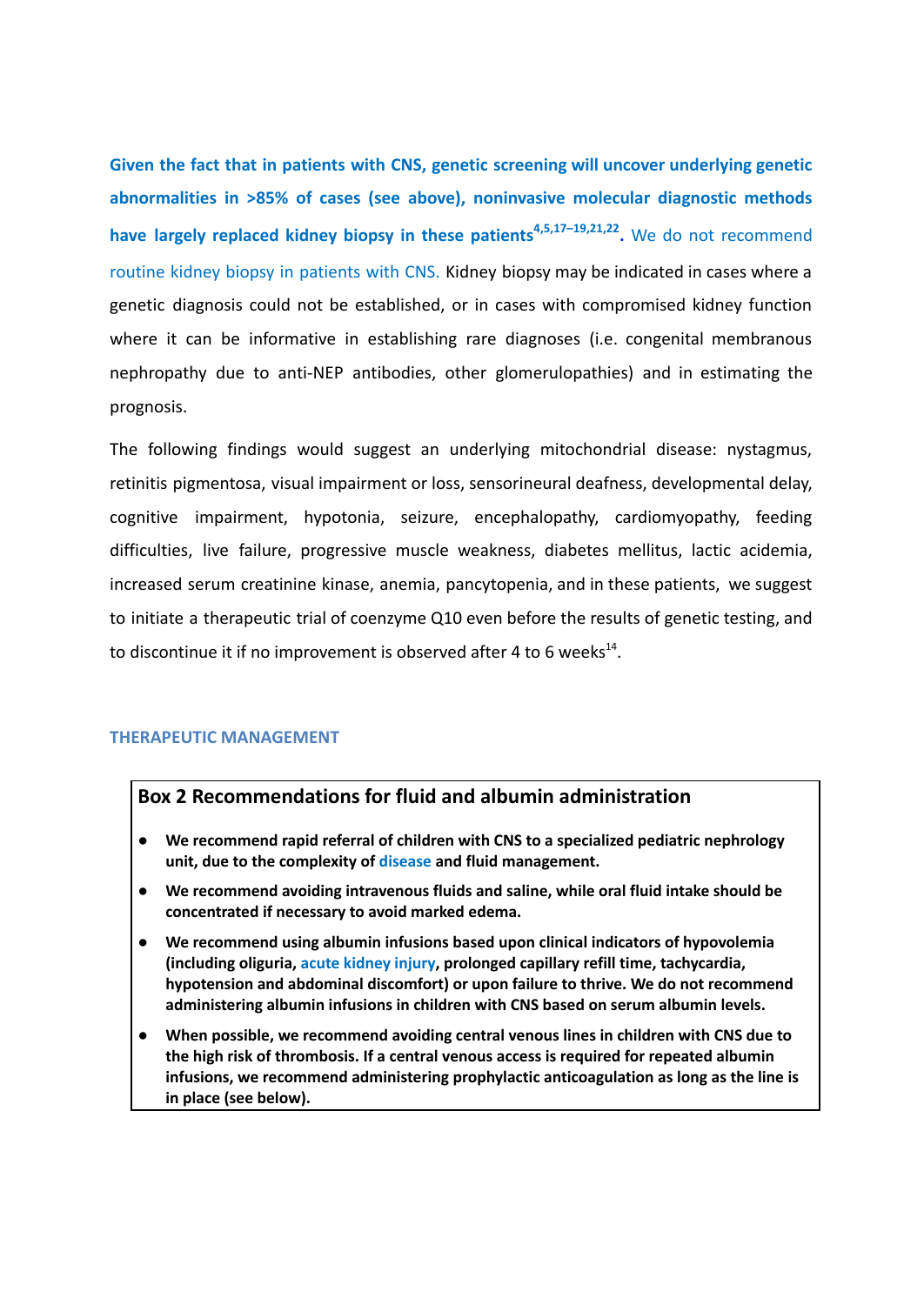The experts recognize and emphasize that CNS encompasses a wide spectrum of clinical phenotypes that should be managed with different approaches in specialized units. Indeed, some newborns/infants present with no or minimal symptoms and should be spared aggressive and potentially dangerous treatments whereas others are critically ill with massive proteinuria, anasarca and hemodynamic compromise and may require daily albumin infusions via a central venous line (CVL) and intensive symptomatic treatments to avoid complications. Therefore, management should be adapted to the clinical severity of the condition, aiming at the maintenance of intravascular euvolemia, adequate nutrition and at the prevention of complications (Box 2). As is typical for such a rare disease, there is considerable variability in clinical practice with some centres aiming to avoid intensive treatment. The expert group recognizes that there are no conclusive clinical data, such as randomized clinical trials, that allow the definition of a treatment algorithm. Treatment decisions should be made in conjunction with the family of the affected child and will be influenced by individual centre experience, as well as by the wishes of the family. Especially in developing countries, intensive treatment may not be feasible due to financial constraints.

#### **General approach**

We recommend rapid referral of children with CNS to a specialized pediatric nephrology unit (Box 2).

Children with CNS are often born prematurely and amniotic fluid may be meconium stained but ventilator therapy is rarely needed. Pregnancy is usually uneventful.

The clinical findings in a small infant with undiagnosed CNS may vary from a stable condition with only moderate edema to severe hemodynamic compromise necessitating intensive support. Individualized therapy is thus needed, serving the following key objectives:

- Preserve all central and peripheral arteries and veins from damage for potential dialysis access: avoid peripherally inserted catheters and unnecessary venipunctures $^{25}$
- Optimize fluid, protein and caloric intake
- Minimize administration of salt-containing fluids
- Prevent thrombosis, particularly in patients with CVL or hypovolemia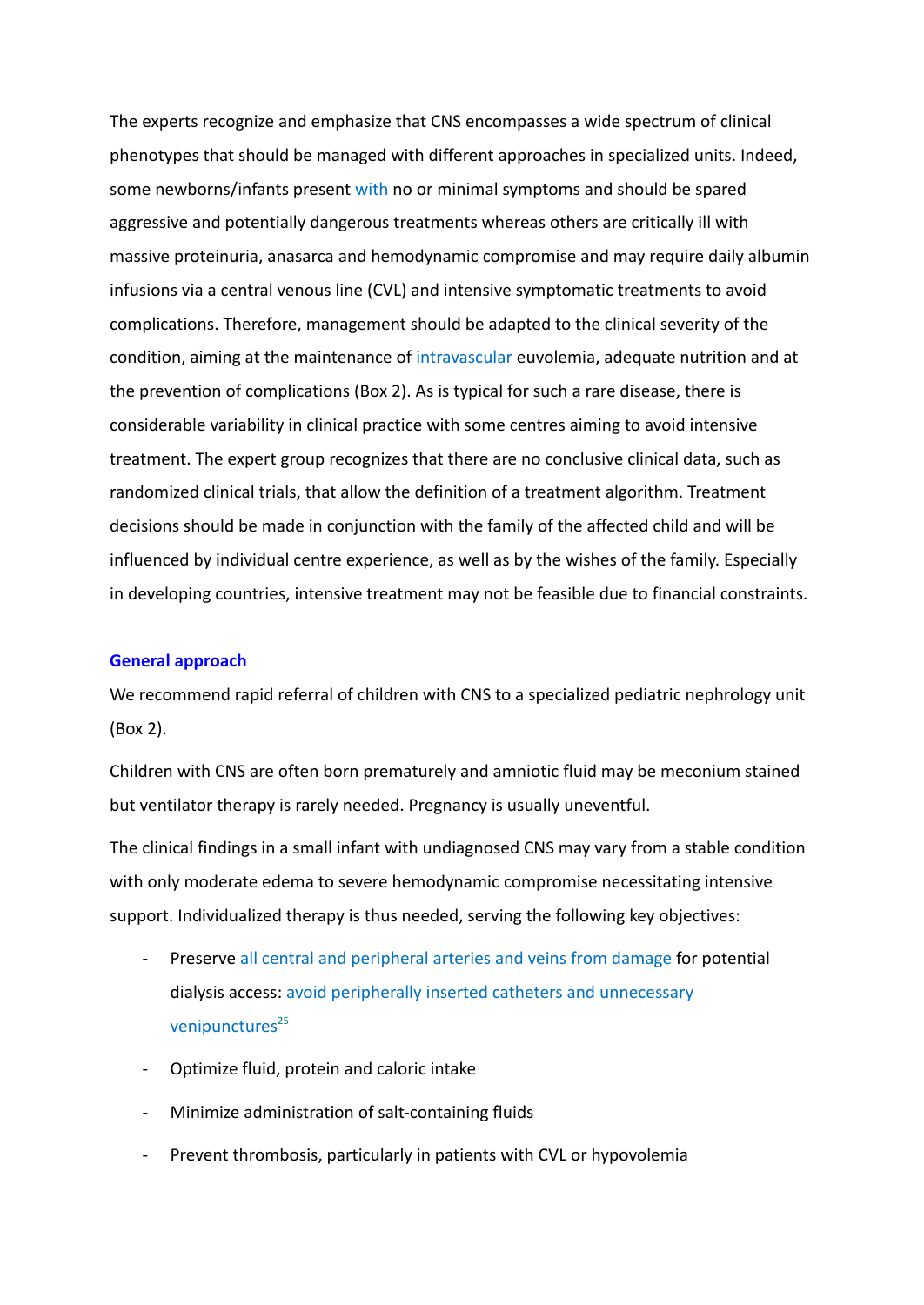- Treat infection when clinically suspected by starting empiric antibiotic before the results of cultures. C-reactive protein and leukocyte levels cannot be considered reliable indicators of septicemia in CNS patients.

## **Fluid Management**

There are no studies investigating specific treatments for edema in CNS. Recommendations that have been made for the treatment of edema in NS in general apply also to CNS. These focus around the assessment of volume status (over- versus underfill, reviewed in  $^{26}$ ), and salt restriction. Fluid restriction is advocated for hyponatremia and in the most severe cases of edema.

Fluid prescription should primarily account for the need to provide adequate nutrition. Fluid intake should be restricted only as much as feasible by using concentrated high-calorie formulas to meet age-related energy needs, guided by expert renal dietician advice.

For acute symptomatic hypovolemia, intravenous albumin is the treatment of choice (see below).

## **Albumin infusions**

The use of albumin infusions in CNS children varies between centers. While some administer intravenous albumin infusions only when deemed clinically indicated, others use regular albumin infusion protocols (1-4 g/kg/day). Proposed advantages of regular albumin infusions are 1) replacement of lost protein to support growth and psychomotor development, 2) stabilization of intravascular volume, and 3) minimization of edema  $^1$ . Arguments proposed against the regular use are 1) need for central line with risk of infection and/or thrombosis of large vessels endangering future hemodialysis access, 2) need for prolonged hospitalization (although home administration has been reported  $27$ , and 3) cost. Recent retrospective studies show no apparent difference in long-term outcome with these two strategies  $^{12,13}$ . Most of the infused albumin is lost in the urine within hours. Therefore, the purpose of albumin infusion is not the normalization of serum albumin levels but the support of intravascular volume and the reduction of extra-vascular fluid retention in patients with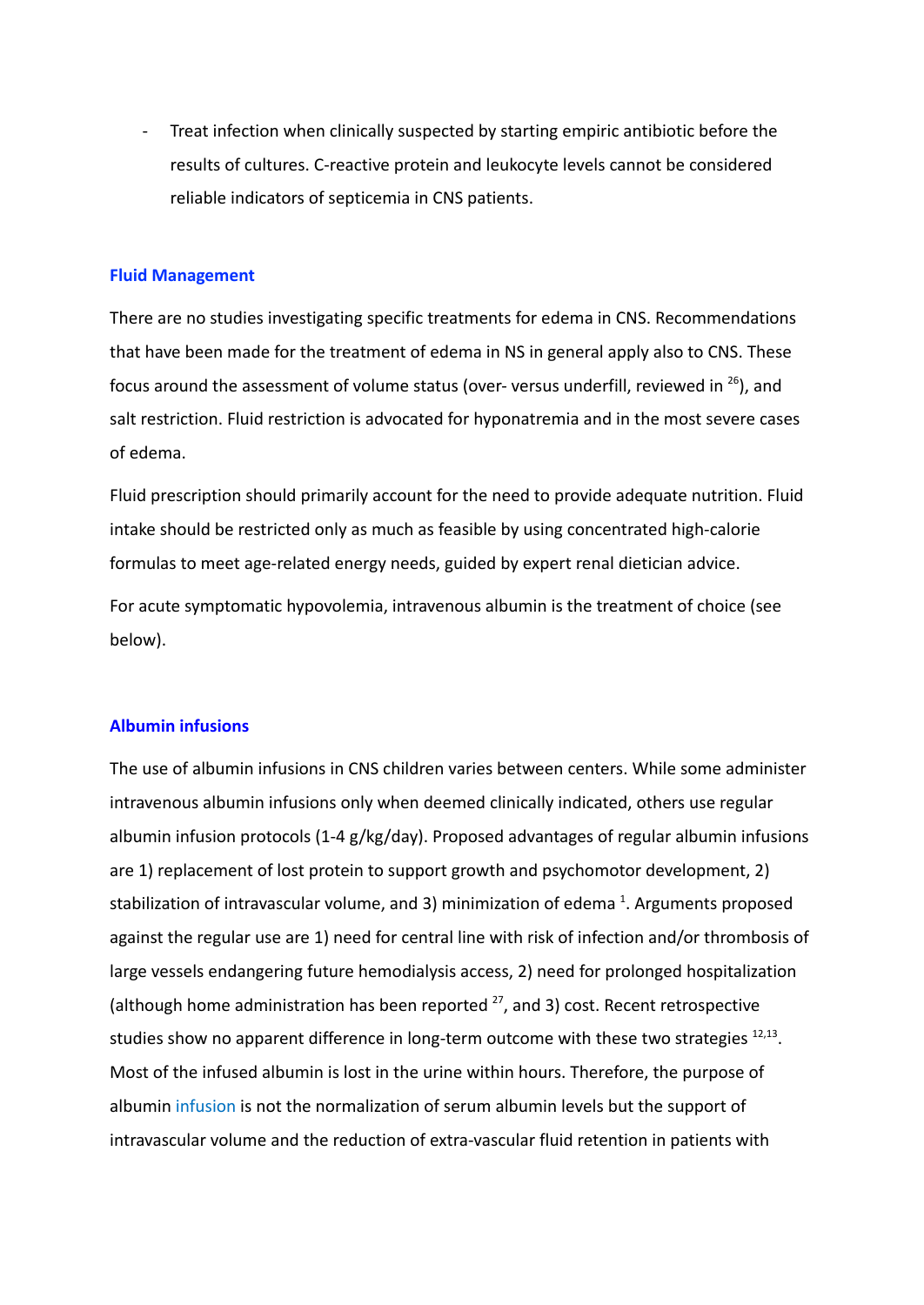symptomatic hypovolemia. The latter can be suggested in the presence of prolonged capillary refill time, tachycardia, hypotension, oliguria, and abdominal discomfort. In addition, quality of life and school attendance should be taken into account.

The experts acknowledge that some children with no or minimal symptoms do well without regular albumin infusion and do not need any CVL. Others may need frequent albumin infusions to prevent clinical consequences of hypovolemia and failure to thrive. In the latter, we recommend basing the frequency and dosage of albumin infusion on clinical indicators (see above) rather than on serum albumin levels. In the most severe cases, daily infusions of up to 1-4 g/kg may be initiated. In stable patients or when CKD progresses, albumin dosage may be reduced and infusions may then be spaced out and even stopped  $^{12,13}$ .

#### **Vascular access**

When possible, we recommend avoiding central venous lines in children with CNS due to the high risk of thrombosis. However, when regular albumin infusions are inevitable, a CVL becomes necessary. If a central venous access is unavoidable, we recommend administering prophylactic anticoagulation as long as the line is in place (see below). We also recommend avoiding peripherally inserted catheters and unnecessary venipunctures to preserve arteries and veins from damage for the potential creation of arteriovenous fistula $^{25}$ .

## **Box 3 Recommendations for the use of diuretics**

- **● If albumin infusions are given, we suggest administering a dose of furosemide (0.5-2 mg/kg) at the end of each albumin infusion unless the patient has marked hypovolemia and/or hyponatremia.**
- **● We recommend using diuretics in patients with signs of intravascular fluid overload (as evidenced by good peripheral perfusion, high blood pressure in combination with edema) and preserved renal function.**
- **● We recommend using furosemide at 0.5 to 2 mg/kg per dose intravenously or orally up to 6 times daily (maximum 10 mg/kg per day) dependent on the degree of edema and achieved diuresis unless the patient has evidence of intravascular hypovolemia. We recommend NOT giving dosages above 6 mg/kg per day for periods longer than one week. We recommend administering infusions slowly to minimize ototoxicity.**
- **● If a potassium-sparing diuretic is preferred, we recommend epithelial sodium channel (ENaC) inhibitors such as amiloride over mineralocorticoid inhibitors (spironolactone).**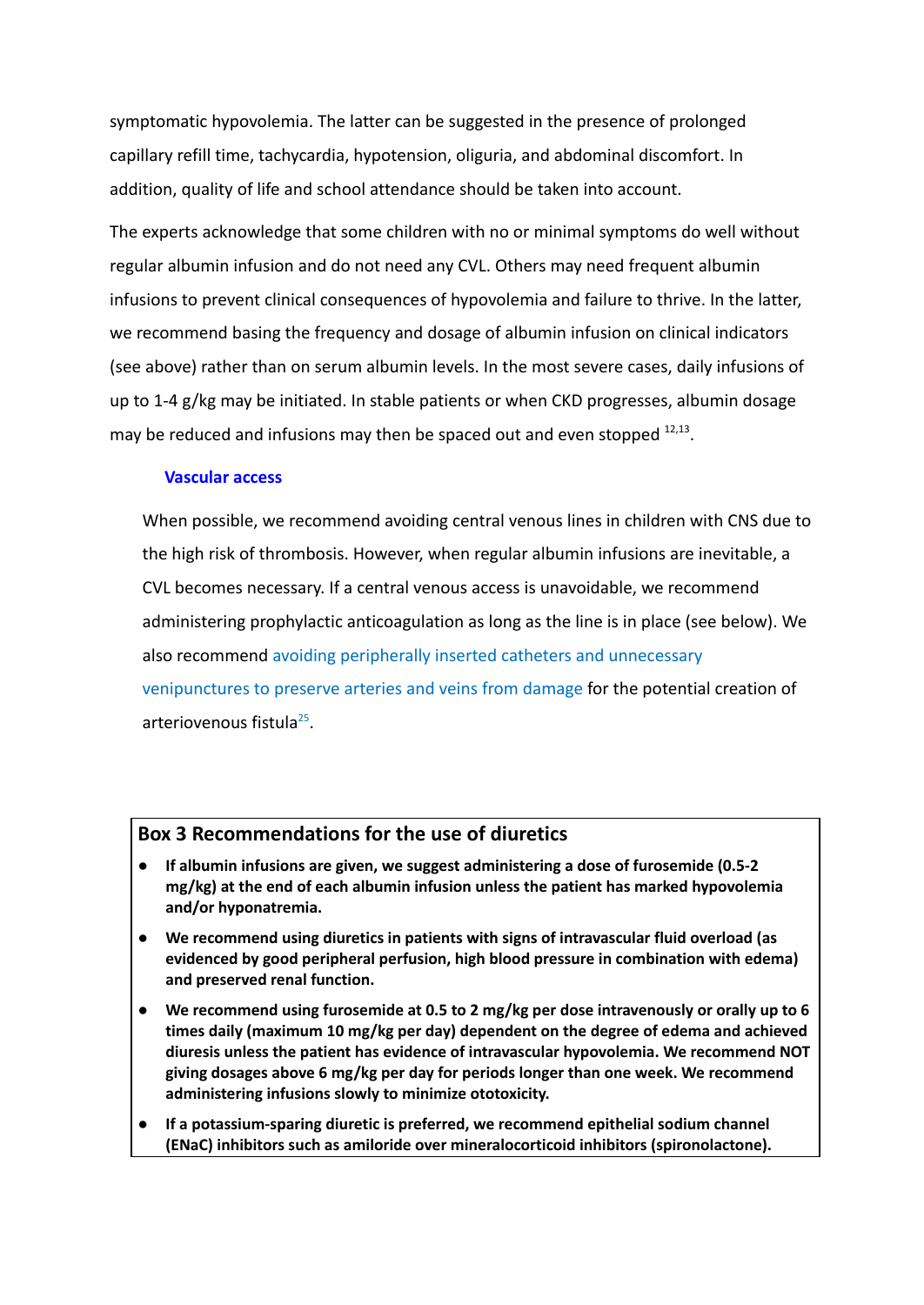## **Diuretics**

Diuretics should be used with caution (only in case of intravascular fluid overload as evidenced by good peripheral perfusion and high blood pressure) since they could induce/increase hypovolemia and promote thrombosis (Box 3).

Diuretics improve edema/fluid control and allow adequate nutrition in most children with CNS, especially when given in conjunction with albumin infusions  $^{10}$ . We recommend considering an intravenous bolus of furosemide (0.5-2 mg/kg) at the end of each albumin infusion <sup>10,28</sup> in the absence of marked hypovolemia and/or hyponatremia.

In patients with severe edema, we recommend to commence furosemide at dosages of **0.5 to 2 mg/kg per dose intravenously or orally up to 6 times daily (maximum 10 mg/kg per day)** , based on the degree of edema and achieved diuresis. Adequate monitoring, *i.e.* assessment of fluid status, electrolytes (hypokalemia, hyponatremia), blood pressure and renal function (diuresis and eGFR) is required. High doses of furosemide (>6 mg/kg/day) should NOT be given for periods longer than 1 week, and infusions should be administered over 5-30 minutes in order to avoid hearing loss  $^{29-31}$ . Furosemide must be stopped in case of anuria.

In stable patients, furosemide may be given orally at doses of 2-5 mg/kg/day in combination with a thiazide and/or potassium-sparing diuretic such as amiloride or spironolactone with appropriate monitoring. Experimental evidence suggests that proteases in the urine such as plasmin  $32$  directly activate the epithelial sodium channel (ENaC) and thus contribute to salt retention and edema formation <sup>26,32,33</sup>. Since this direct activation of ENaC is independent of the mineralocorticoid receptor (MCR), it will not be affected by MCR blockers, such as spironolactone. Therefore, if potassium-sparing diuretics are used, blockers of ENaC, such as amiloride, are preferable.

## **Box 4 Recommendations for antiproteinuric therapy**

- **● We recommend administering RAAS-blocking therapy such as ACEi or ARBs in children with CNS aged > 4 weeks.**
- **● ACE inhibition should be started with the short-acting ACEi captopril, escalating the dosage from 0.01 to 0.5 mg/kg per dose in children younger than 3 months .**
- **● We do not recommend combining ACEi and ARBs, due to the potentially increased risk of AKI**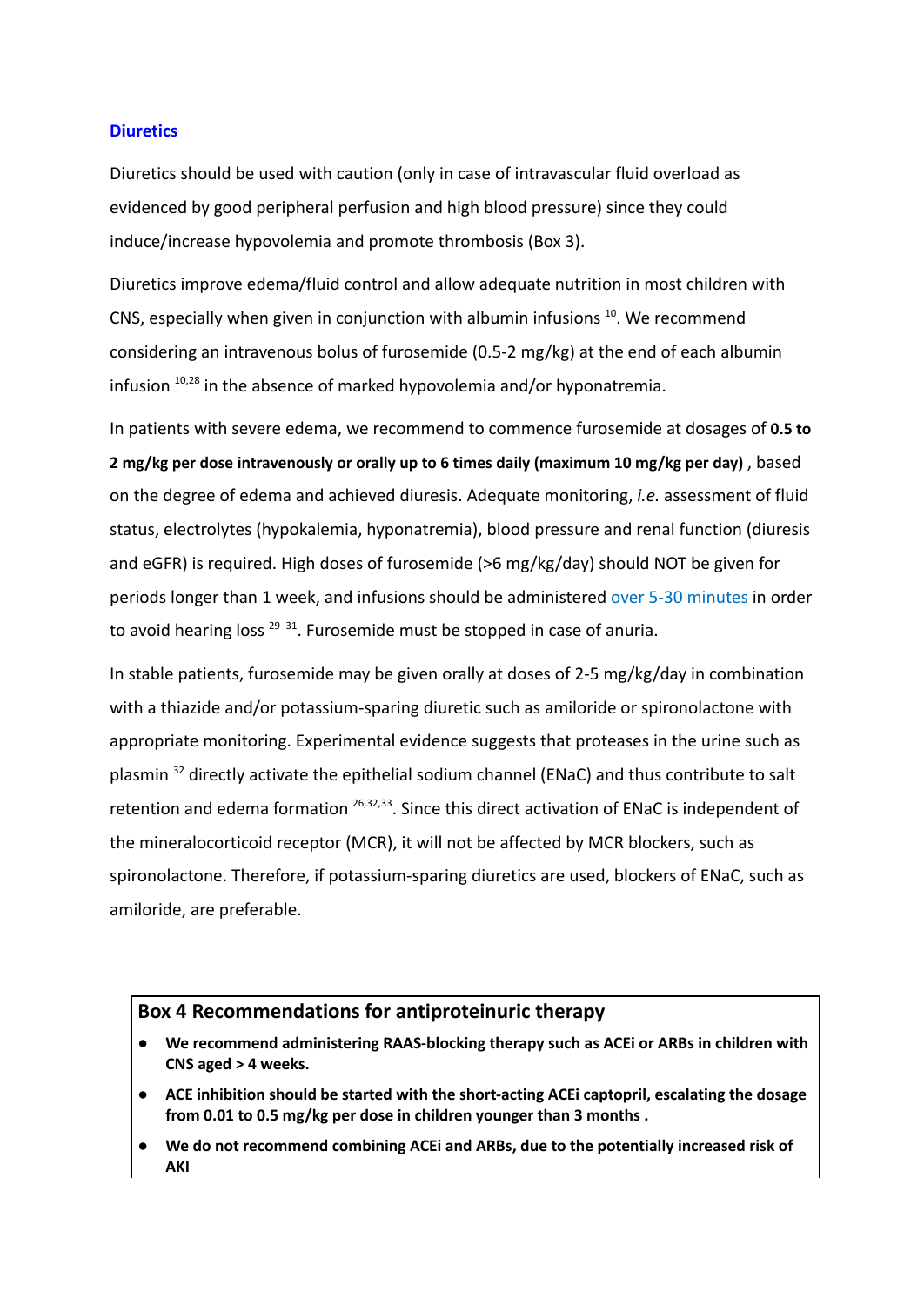- **● In case of poor responsiveness to RAAS blockade we suggest considering the use of prostaglandin inhibitors (indomethacin dosed incrementally from 0.5 to 3 mg/kg per day) as add-on treatment.**
- **We recommend stopping prostaglandin inhibitors if there is no apparent clinical benefit (increase in serum albumin and/or reduction in edema) after 2 to 4 weeks.**
- **● In case of extra-renal volume losses such as vomiting and diarrhea, routine treatment with RAASi, prostaglandin inhibitors and diuretics must be discontinued due to the high risk of intravascular volume depletion and AKI.**

## **Anti-proteinuric agents**

RAAS antagonists (Angiotensin-Converting Enzyme inhibitors (ACEi) or angiotensin type I receptor blockers (ARBs)) lower glomerular protein loss by a dose-dependent hemodynamic effect, *i.e.* preferential dilatation of the efferent arteriole <sup>34</sup>. In adults and older children with proteinuric nephropathies, 30-50% proteinuria reduction can typically be achieved with these drug classes <sup>35</sup>.

In CNS the clinical effect of RAAS inhibition is usually moderate. In a recent retrospective study in children with CNS, serum albumin levels increased moderately (by median 6 g/L) and albumin infusion frequency was reduced in some, albeit not all, CNS children treated with RAAS inhibitors<sup>12</sup>.

When possible, RAAS inhibition should be avoided before 4 weeks of age post-term to circumvent interference with physiological RAAS functions in early postnatal tissue growth  $36$ and/or long-lasting hypotension and oliguric acute renal failure <sup>37</sup> (Box 4). The short-lasting ACEi Captopril is preferred in young infants due to its short half-life.

RAAS inhibition should be started at a very low dose and gradually escalated under frequent monitoring of proteinuria, urine output, serum creatinine and potassium to the maximally effective and tolerated dose. The recommended captopril-dosing scheme for infants younger than three months is 0.01-0.5 mg/kg/dose with a maximum daily dosage of 2 mg/kg. Older infants should receive 0.15–3 mg/kg per dose, with a maximum dosage of 6 mg/kg per day. If a therapeutic effect is observed, children in stable condition may be switched to long-acting ACEi (e.g. ramipril 0.1-0.2 mg/kg o.d.) or ARB (e.g. candesartan 0.2-0.4 mg/kg o.d.).

There is no evidence to suggest that combined ACE inhibition and AT1 receptor blockade might provide more effective proteinuria reduction than maximized ACEi or ARB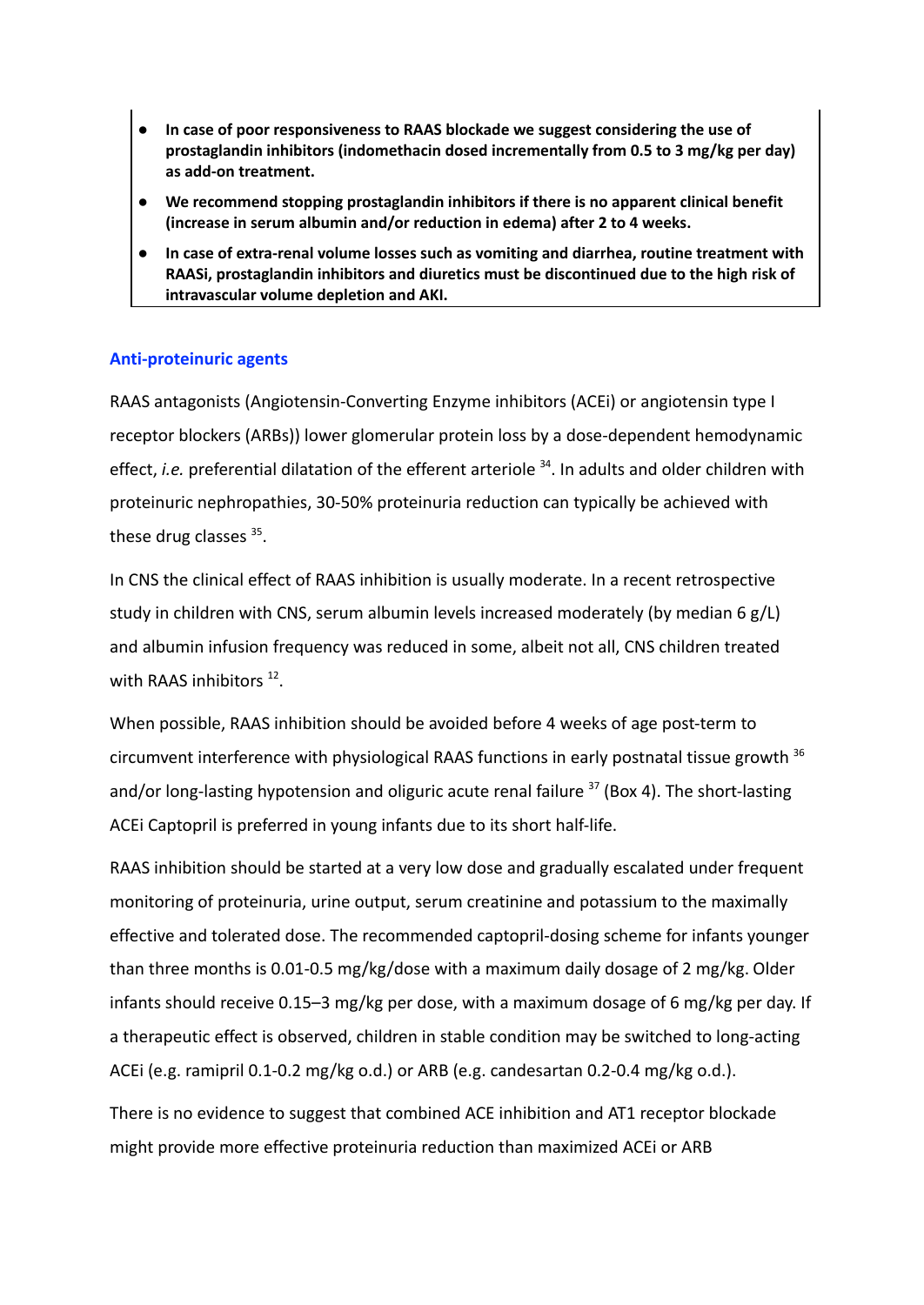monotherapy in children with CNS. We do not recommend this combination due to increased risk of hypotension and AKI <sup>38,39</sup>.

Prostaglandin inhibitors (also called Cyclooxygenase inhibitors or COXi) can lower proteinuria by affecting renal perfusion and reducing intraglomerular pressure via suppressing renin production in the juxtaglomerular apparatus <sup>40</sup>. The efficacy of prostaglandin inhibitors in children with CNS is unclear due to their common co-administration with other interventions, *i.e.* ACEi/ARBs and/or unilateral nephrectomy. Combined treatment with ACEi and indomethacin resulted in increased serum protein levels and sufficient growth and development in 4 out of 5 children with CNS<sup>41</sup>. In a recent retrospective study, serum albumin increased similarly in 7 children with co-administration of ACEi and indomethacin as in 35 children with ACEi monotherapy  $^{12}$ .

To avoid adverse effects such as oliguric renal failure and erosive gastritis, non-selective COXi, such as indomethacin, should be started after the end of the neonatal period (>4 weeks of age) and dosed incrementally from 0.5 mg/kg/day to a maximum of 3 mg/kg/day. COXi should be stopped in case of advanced CKD (stage 4-5). Co-treatment with H2 blockers and/or proton pump inhibitors is recommended. Alternatively, selective COX2 inhibitors such as celecoxib can be considered to minimize gastrointestinal side effects.

Treatment with diuretics, RAASi, NSAIDs should be stopped in case of hypovolemia since they increase the risk for AKI and thrombosis  $42$ . Parents must be informed about this procedure.

## **Box 5 Recommendations for nephrectomies**

- **● We do NOT recommend performing routine early nephrectomies.**
- **● We suggest considering unilateral or bilateral nephrectomy in patients with severe complications including failure to thrive, thrombosis and/or difficulties to maintain intravascular euvolemia despite optimization of conservative treatment.**
- **● We recommend performing bilateral nephrectomies in patients with persisting nephrotic syndrome and/or** *WT1* **dominant pathogenic variant before renal transplantation**

## **Nephrectomies**

In a commonly used treatment protocol, bilateral nephrectomy is performed and dialysis initiated when the infant weights around 7-9 kg (6-12 months of age) followed by renal transplantation a few months later (upon attainment of 10 kg body weight). The mortality of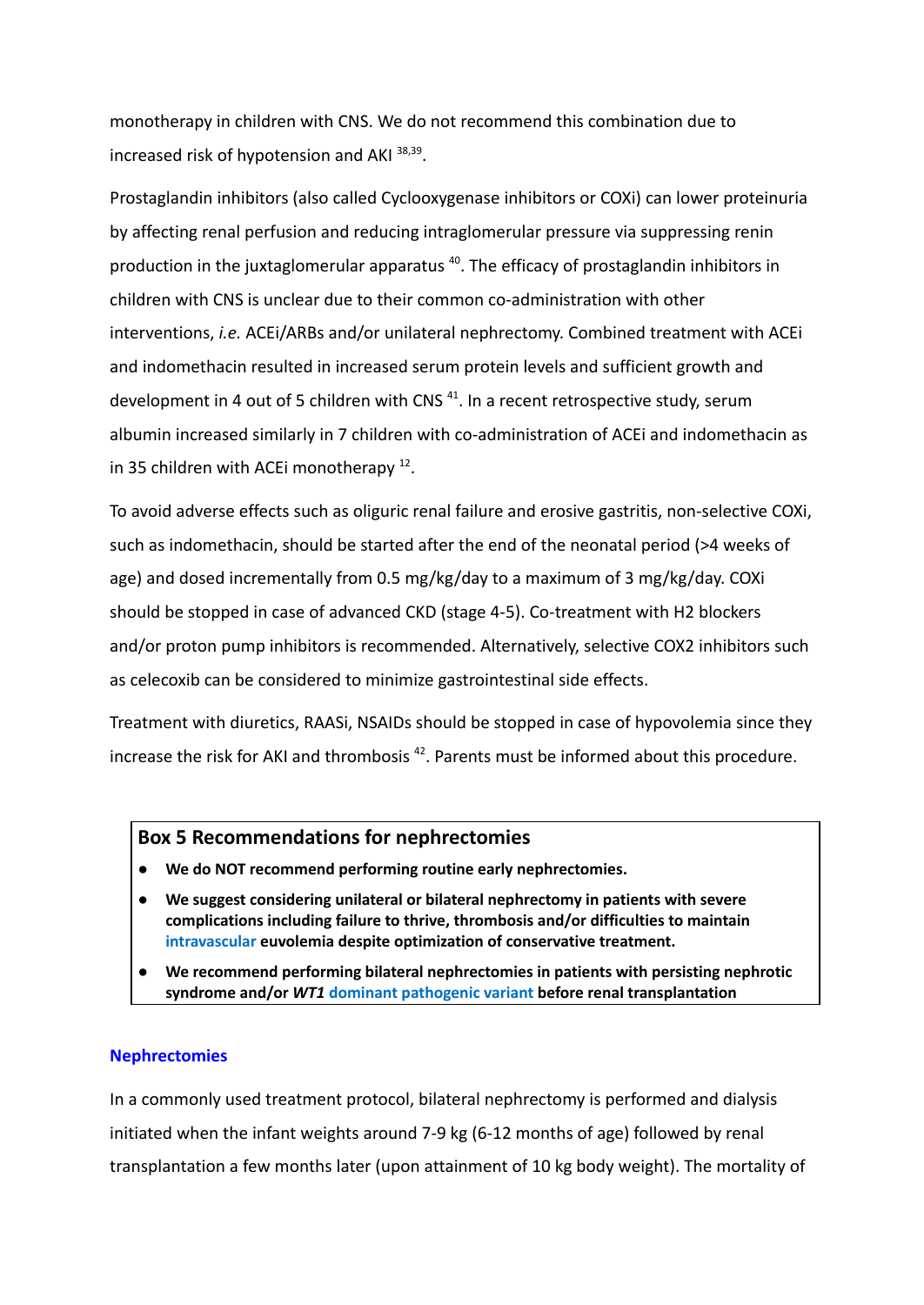these infants on dialysis is low  $(6-11\%)^{43,44}$  and the risk of thrombotic events and septic infections is reduced after nephrectomy. However, many clinicians provide conservative therapy without nephrectomies. Recent retrospective studies show no apparent difference in outcome between these different treatment approaches <sup>12,13</sup>. Therefore, an individualized, stepwise approach with prolonged conservative management is an appropriate alternative to early bilateral nephrectomies and dialysis in many children with CNS.

We suggest considering unilateral or bilateral nephrectomy in patients with severe complications including failure to thrive, thrombosis and/or difficulties to maintain intravascular euvolemia despite optimization of conservative treatment. We recommend performing bilateral nephrectomies in patients with persisting nephrotic syndrome and/or *WT1* dominant pathogenic variant before renal transplantation.

## **Ambulatory management**

We recommend ambulatory management whenever possible, to increase quality of life and decrease nosocomial infections and treatment costs**.** Acknowledging that patients with CNS are at risk of sudden deterioration, especially with acute infections, a recent retrospective study demonstrated no apparent difference in in complications and long-term outcome for patients treated as in- or out-patients <sup>13</sup>. If albumin is given regularly, home administration by the parents has been shown to be feasible and safe <sup>27</sup>.

## **Box 6 Recommendations for management of non-genetic CNS**

- **● We do NOT recommend using immunosuppressive drugs to treat children with CNS.**
- **● If comprehensive genetic testing, kidney biopsy and screening for secondary forms of CNS yield negative results, a trial of immunosuppressive therapy may be considered in selected cases**
- **● We suggest considering antibody-removing treatment strategies in the presence of persistent severe congenital membranous nephropathy due to anti-NEP antibodies.**
- **● We recommend treating infection-related CNS with specific anti-microbial agents and also performing genetic screening in these patients.**

## **Treatment of non-genetic CNS**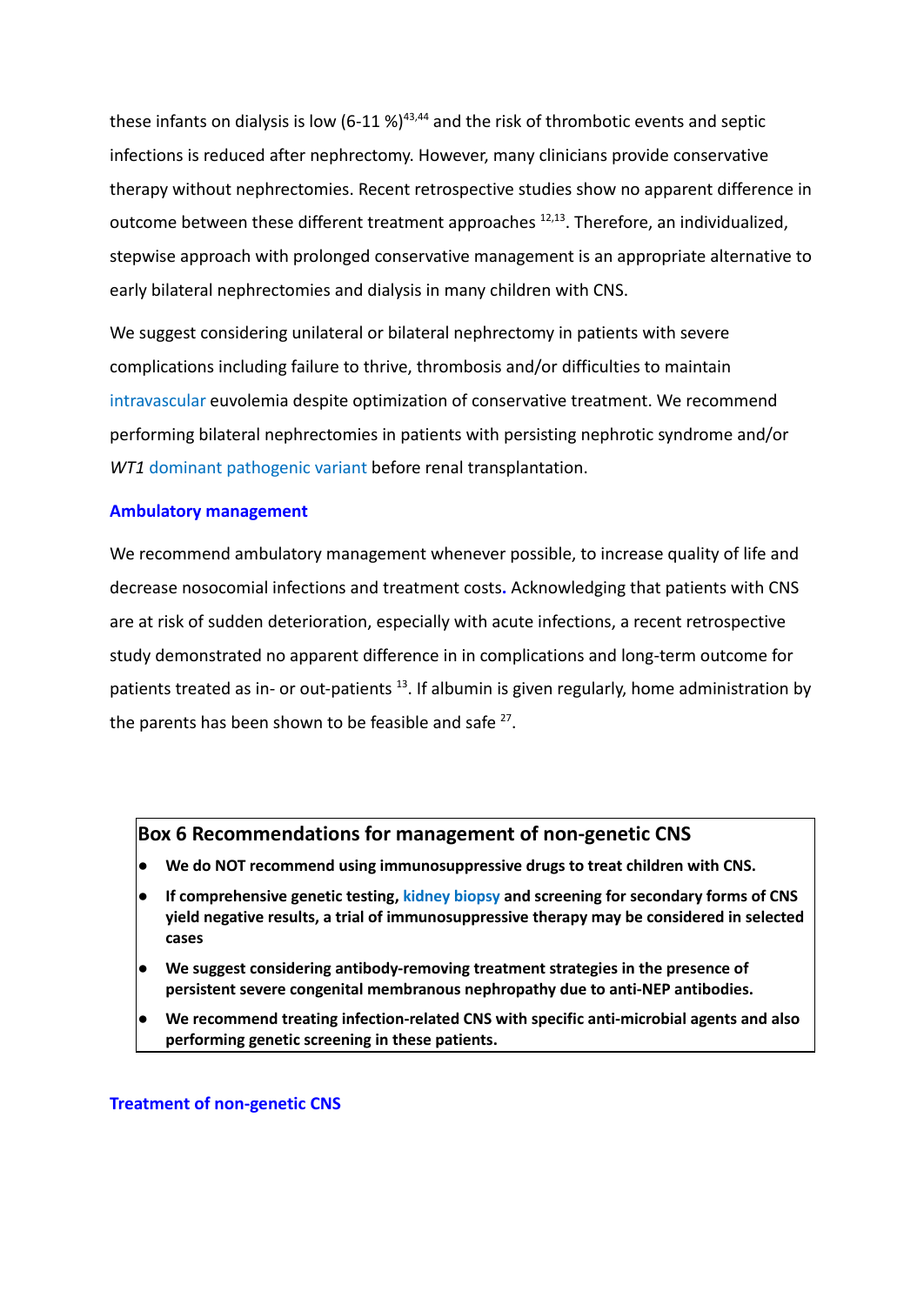Based on the fact that CNS is most frequently caused by genetic abnormalities that are not susceptible to immunosuppressive agents, we do not recommend using immunosuppressive drugs to treat children with CNS. Anecdotal reports suggested improvement of proteinuria upon therapy with steroids and/or cyclosporine A. However, these patients were usually co-treated with ACEi <sup>45–47</sup>. Even spontaneous remission has been reported in some cases <sup>48</sup>. Negative genetic testing and infection screening results, and kidney biopsy should be obtained before considering immunosuppression <sup>46,49</sup>. If comprehensive genetic testing and screening for secondary forms of CNS yield negative results, a trial of immunosuppressive therapy may be considered in selected cases.

A small number of infants presenting with a clinical picture of CNS may have congenital membranous nephropathy due to a maternal variant in a gene encoding for a podocyte protein named neutral endopeptidase (NEP). During pregnancy, the mother becomes sensitized by the fetal NEP and produces anti-NEP antibodies that can damage the offspring's podocytes leading to nephrotic proteinuria <sup>50,51</sup>. The IgG anti-NEP titres become more elevated in subsequent pregnancies, determining a clinical picture ranging from no symptoms in the first child or a miscarriage, to non-nephrotic transient proteinuria, or severe CNS with renal failure in subsequent children. Albuminuria may persist and significant renal failure can develop over time <sup>50</sup>. As the causes of this disease are the anti-NEP antibodies of maternal origin that progressively decrease, proteinuria is transient. In severe cases however, an exchange transfusion can eliminate the pathogenic antibodies and prevent further renal damage. The mothers of these children should plan subsequent pregnancies at the lowest possible level of anti-NEP antibodies to prevent fetal podocyte damage <sup>52</sup>. This can be achieved with plasmapheresis and IVIGs. Anti- NEP antibodies <sup>51,52</sup> should be tested in the following CNS settings: 1) renal failure at presentation; 2) OR transient proteinuria at birth that spontaneously resolves within a few weeks; 3) OR CNS and positive family history for siblings with congenital MN or with transient proteinuria at birth; 4) OR membranous nephropathy on renal biopsy. In all cases the mother should be tested as well. Samples can be sent to Prof. Pierre Ronco and Dr. Hanna Debiec (Inserm U1155, Hôpital Tenon, Paris, France ) after sending a brief clinical synopsis to verify the indication.

We recommend treating infection-related CNS with specific anti-microbial agents and also performing genetic screening in these patients.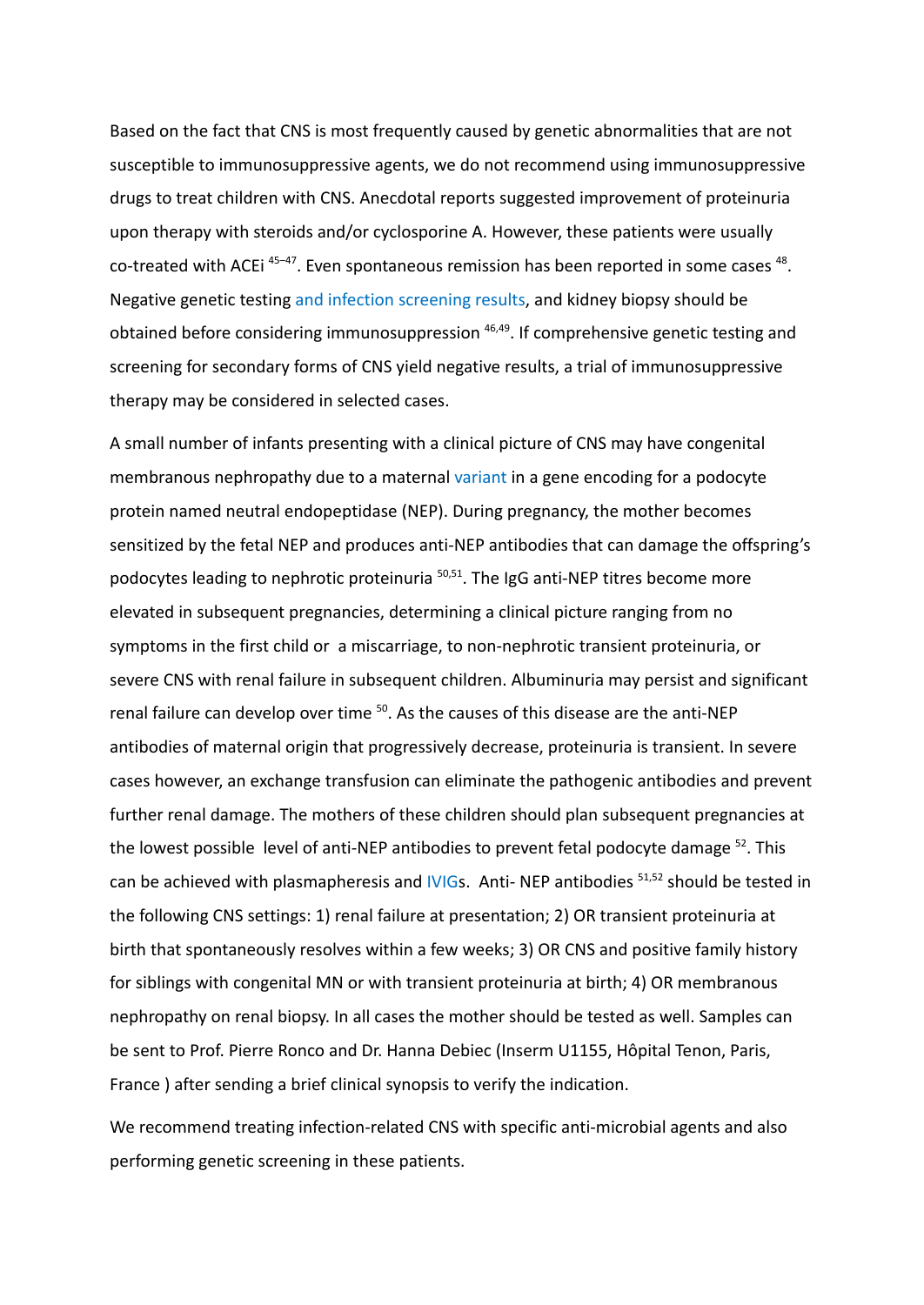- **Congenital Syphilis** has re-emerged in developing countries after years of declining incidence <sup>53</sup>. Renal involvement in untreated newborns and infants can vary from mild proteinuria to nephrotic syndrome, hematuria or acute renal failure, and might be the only presentation of the disease <sup>54</sup>. However, extra-renal features (anemia, jaundice, hepatosplenomegaly, cutaneous lesions, neurological symptoms) are more frequent symptoms of the disease. The diagnosis is based on the detection of antibodies against *Treponema Pallidum* and T. pallidum hemagglutination assay (TPHA). Treatment consists of penicillin G (50,000 U/kg IV q 12 hours ( $\leq$  1 week of age), q8 hours (> 1 week), q6 hours (> 1 month), or benzathine penicillin G 50,000 U/kg, IM, q24 hours, x10-15 days <sup>53</sup>.
- **● Congenital cytomegalovirus (CMV) infection.** While over 90% of congenital CMV infections are asymptomatic, CNS has been reported among other more common disease presentations (convulsion, paraplegia, sensory type of deafness, absence of light reflexes, pulmonary and cutaneous lesions). The diagnosis is based on a positive PCR reaction showing the presence of viral DNA in urine and/or saliva. Treatment consists of ganciclovir 6 mg/kg, q 12 hours x15-21 days, followed by valganciclovir 15 mg/kg, q 12 hours x6 weeks. Of note, plasma concentration show large variation in newborns and the standard dose frequently fails to achieve the recommended target ganciclovir  $AUC_{0.24}$  of 40-50 μg\*h/ml <sup>55</sup>.
- Other rare infection-associated CNS were described in patients with congenital toxoplasmosis, hepatitis B and rubella <sup>56</sup>. HIV frequently causes nephropathy with proteinuria or nephrotic syndrome in children and adults, however, no patient with HIV-related CNS has been described so far.
- Patients with presumed infection-associated CNS may have an associated pathogenic gene variant and should be tested for the underlying genetic causes <sup>57</sup>.

# **Box 7 Recommendations for monitoring and preventive measures Thrombosis Prophylaxis**

**● We suggest that preventive anticoagulation be considered during states of increased thrombosis risk in patients with CNS (acute illness, risk of dehydration, inserted central lines, thrombocytosis > 750.000/ml).**

**Infection Prophylaxis and management**

- **● We suggest not to administer antibiotic prophylaxis routinely in children with CNS but to start prompt antibiotic treatment in case of a suspected bacterial infection.**
- **● We suggest that immunoglobulin infusions should be considered in case of low serum IgG levels and/or recurrent and/or severe infections.**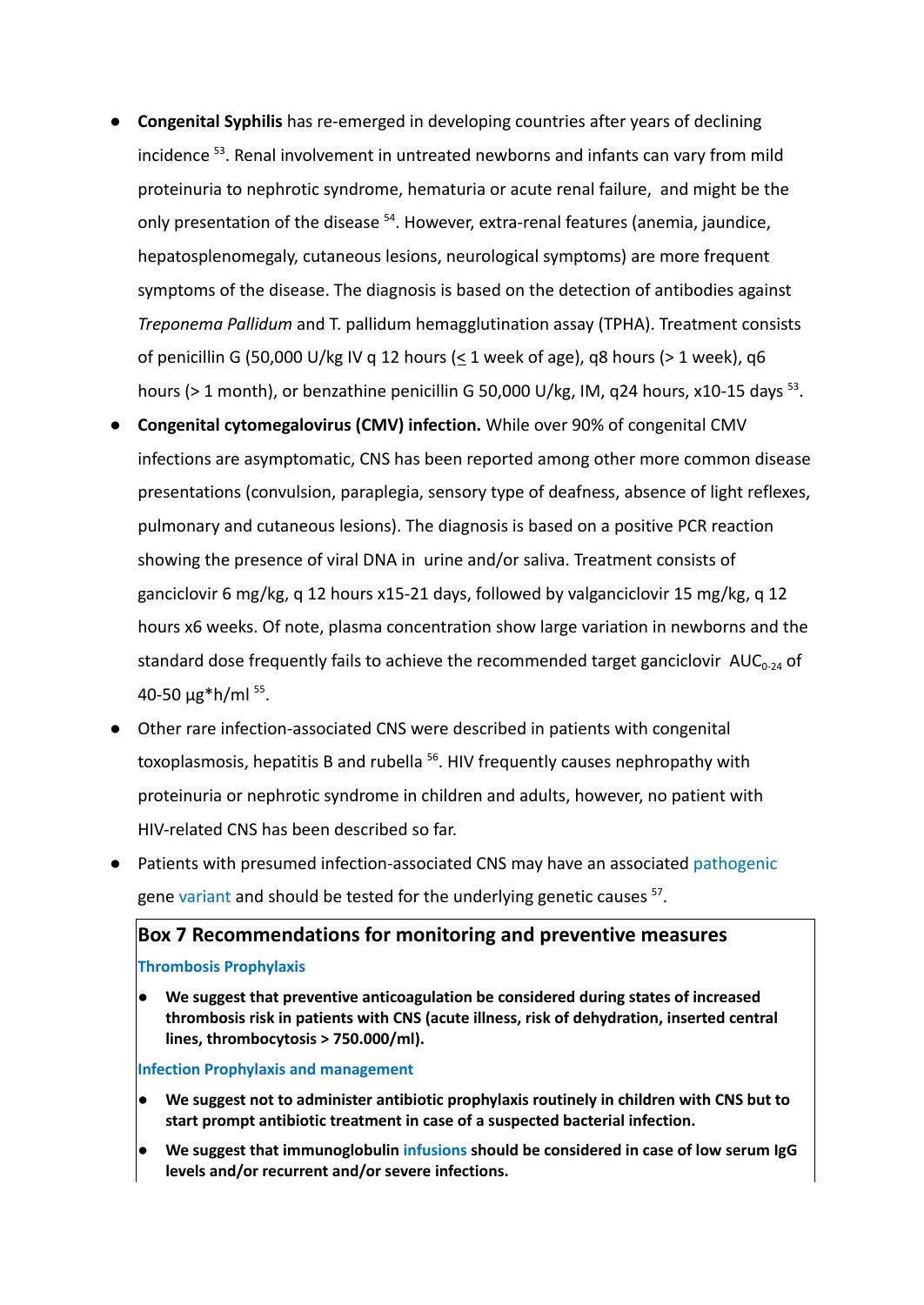- **● We recommend to follow the vaccination schedule recommended for healthy children including vaccinating against encapsulated bacteria and VZV, and administering the influenza vaccine annually.**
- **● In case of exposure to chickenpox in non-VZV-immunized children, we recommend prophylactic treatment with oral acyclovir for 5-7 days when started 7-10 days after exposure to chickenpox and to consider specific VZV** IVIGs**.**
- **● We recommend treatment of VZV infection with intravenous high-dose aciclovir for 7-10 days.**

## **Nutrition, growth and metabolism**

- **● We recommend provision of a diet with high energy (130 kcal/kg/d) and protein (4g/kg/d) but low salt content (<1-3g/day depending on the patient age).**
- **● We recommend initiating growth hormone treatment in case of persistent stature growth failure despite adequate nutrition.**
- **● We recommend substituting levothyroxine (T4) in case of hypothyroidism.**
- **● We recommend close monitoring of ionized calcium, 25-OH-D3 and PTH in children with CNS, and supplementing oral D3-vitamin (cholecalciferol) or 25-OH-D3-vitamin (decalcifediol) and calcium (250-500 mg/day) in case of low 25-OH-D3 and/or low ionized calcium and/or elevated PTH.**
- **● There is insufficient evidence to recommend treatment of dyslipidemia in CNS.**

## **Anemia prevention and management**

- **● We recommend monitoring and treating iron deficiency, and administering erythropoietin in case of anemia despite iron supplementation.**
- **● We recommend close monitoring of the reticulocyte count as a marker of erythropoiesis and response to therapy. Persistent anemia after 4 weeks of iron and erythropoietin therapy requires further evaluation for other possible contributing factors, such as copper/ceruloplasmin or vitamin B12 deficiency and appropriate treatment .**

## **MONITORING AND PREVENTIVE MEASURES**

We recommend to regularly monitor and prevent complications of CNS including acute complications (hypovolemic and hypervolemic crisis, intermittent hypertensive and thromboembolic events, bacterial and viral infections) and/or development of chronic consequences of the disease including hypertension, dyslipidemia, hypothyroidism, hypomagnesemia, hypocalcemia, vitamin D deficiency, bone disease, growth failure, progressive CKD and side effects of medications, as well as complications of prematurity (hyperbilirubinemia etc.) **(Table 1).**

## **Thrombosis prophylaxis**

Patients with CNS are at risk of developing venous or arterial thromboembolic complications (including renal, cerebral, pulmonary vessels) that may be life threatening <sup>58</sup>. In CNS, the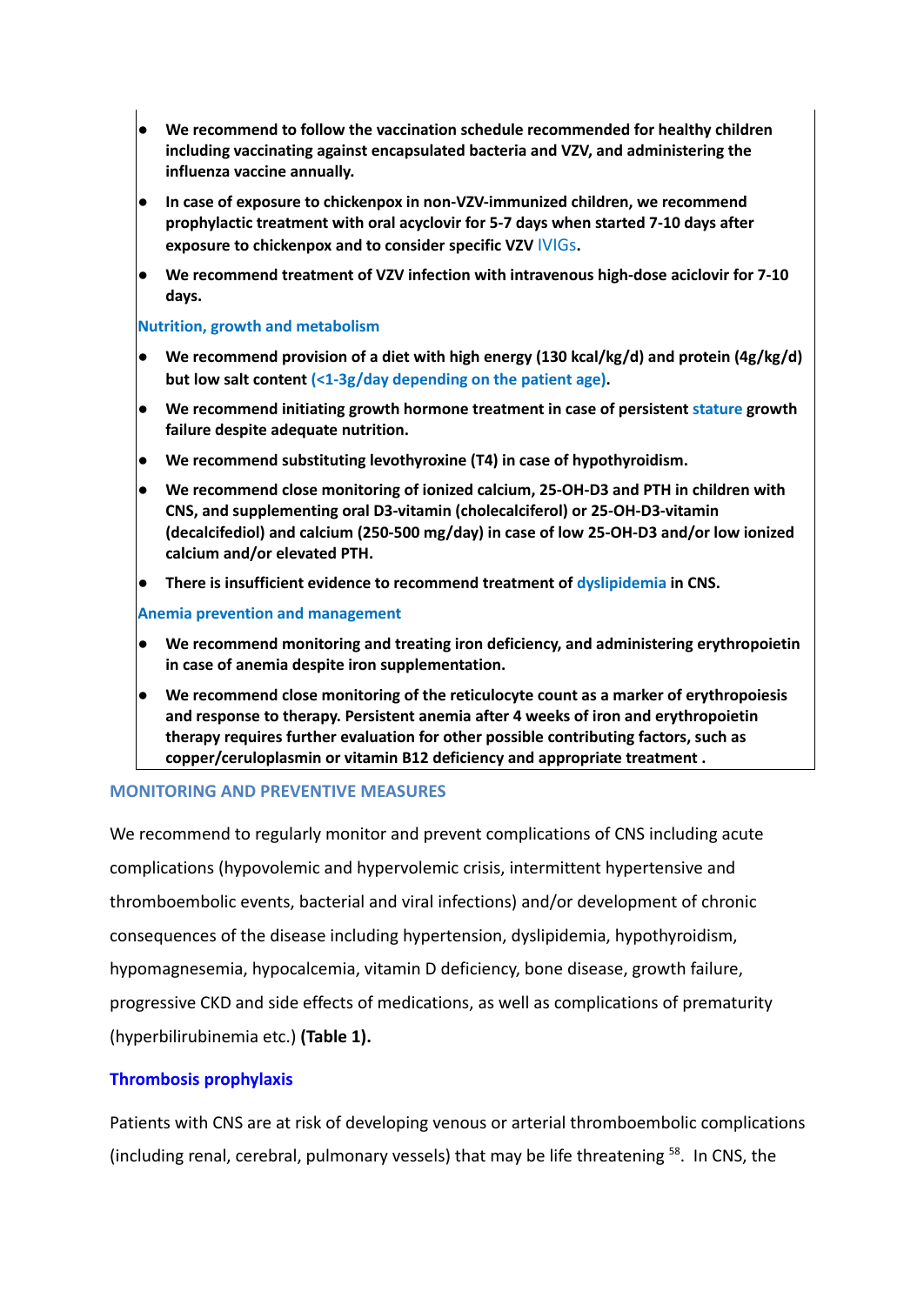thrombotic risk is multifactorial and includes a disease-related hypercoagulability, underlying thrombophilic predisposition and treatment-related risks. An inserted central venous line is a strong pro-thrombotic risk factor in the nephrotic state and should be avoided whenever possible. In CNS, the hypercoagulability is related to an imbalance between pro and anticoagulant factors <sup>59–61</sup>: urinary leakage of circulating factors (antithrombin III and plasminogen) and low molecular weight factors (IX, XI) result in compensatory synthesis by the liver of high molecular weight coagulant factors: fibrinogen, factor V, VII, VIII and X  $^{62}$ . Moreover, patients with CNS are deficient for pituitary adenylate cyclase-activating polypeptide (PACAP) due to urinary losses of PACAP bound to ceruloplasmin <sup>63</sup>. PACAP is the major inhibitor of megakaryopoiesis and of platelet activation<sup>63</sup>. These findings theoretically justify the administration of platelet aggregation blockers in these patients. We suggest that preventive anticoagulation be considered in all children with CNS and a prior thrombosis, or during states of increased thrombosis risk (acute illness, risk of dehydration, inserted central lines, thrombocytosis > 750.000/ml) (Box 7). The goal of antithrombotic therapy is to prevent formation and local extension of thrombosis, embolism, recurrence, and long-term complications. There is no randomized controlled trial demonstrating the safety and efficacy of pharmacologic thromboprophylaxis. Preventive anticoagulation appears to be efficacious in preventing cerebral thromboses in children with CNS  $^1$ , though in a recent retrospective outcome study the incidence of thrombotic events was unchanged by anti-thrombotic prophylaxis<sup>12</sup>. Agents that have been used include heparin, vitamin K antagonist, and aspirin <sup>60,61</sup>. Infusion of antithrombin III (ATIII; 50 units/kg ) before the placement of a central venous catheter is recommended<sup>10</sup>. Due to reduced ATIII levels, anticoagulation with low molecular weight heparins may be ineffective. Long-term warfarin prophylaxis (target INR 2-2.5) has been used for CNS patients with central venous lines. No significant increase in the risk of bleeding has been reported<sup>10</sup>. Aspirin may induce acute kidney injury. Several novel anticoagulants have recently been approved for use in adults, and are now undergoing pediatric trials <sup>58,64</sup>. Where needed, magnesium and calcium supplements should be given to avoid very low levels that may promote thromboses  $^{65}$ .

#### **Infection prophylaxis and management**

#### **Antibiotics**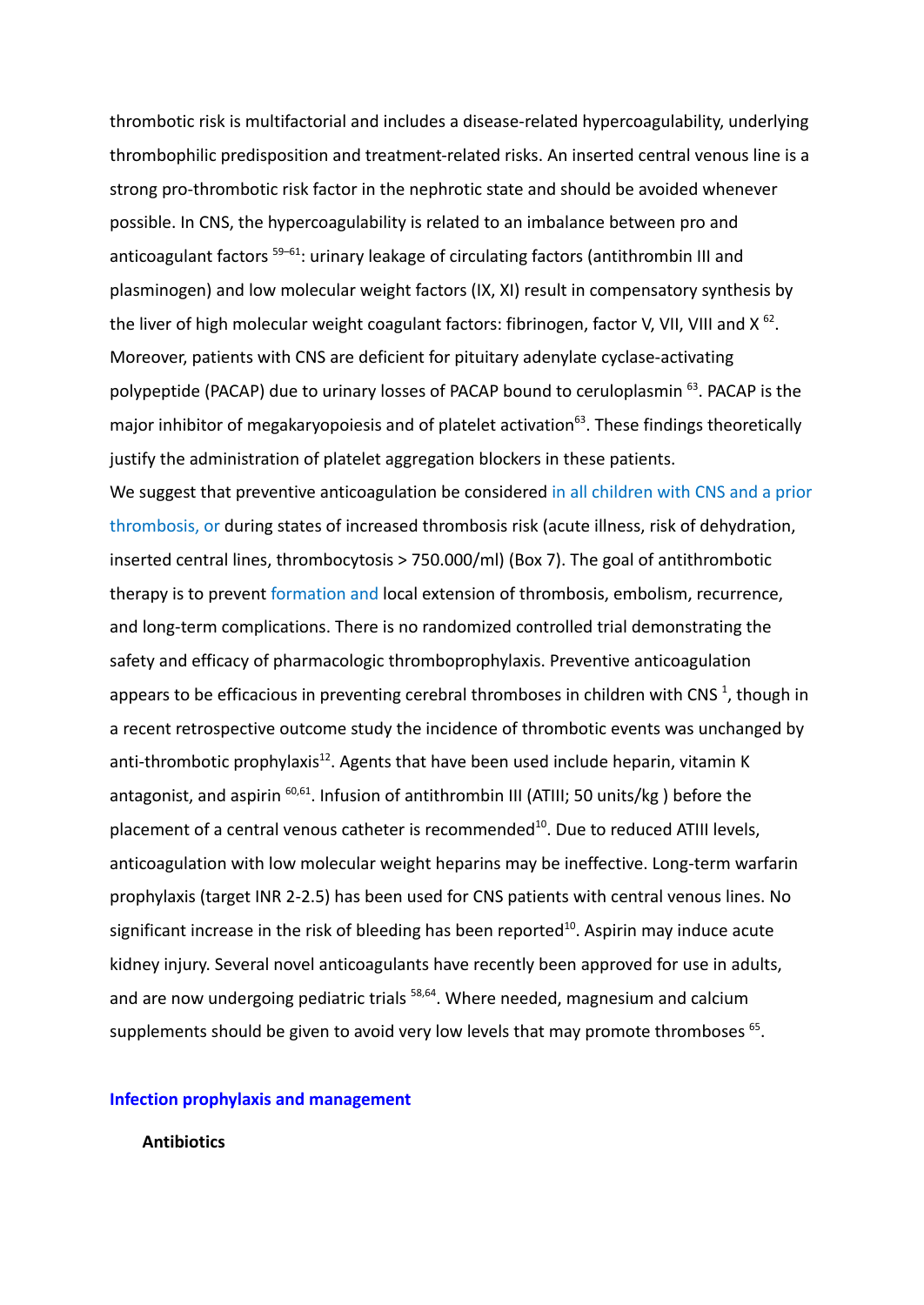Infections are a major concern in children with CNS, and the primary cause of death in children with CNS<sup>1,10,12,13</sup>. Because of urinary losses of IgG and complement opsonins, children with CNS are prone to infections caused by encapsulated bacteria such as pneumococci. However, prophylactic antibiotics are not routinely indicated since several studies have not shown a significant reduction in the rate of sepsis <sup>1,11,13,66</sup>. Appropriate therapeutic antibiotics should be started promptly in patients with proven or suspected acute bacterial infection<sup>1</sup>.

## **Immunoglobulin infusions**

Patients with CNS may have extremely low levels of circulating immunoglobulin G (IgG), due to urinary loss, and should therefore be considered, as agammaglobulinemic patients from other causes, extremely prone to developing infections. However, the use of prophylactic intravenous immunoglobulins is much debated. The arguments against systematic infusions include 1) the rapid urinary loss following infusion (up to 50% of infused IgGs are lost in 30 hours <sup>67,68</sup>; 2) commercial immunoglobulin preparations contain low IgG titres against bacteria mainly responsible for the septic episodes (staphylococci, streptococci, gram-negative bacteria)<sup>1,10</sup>; 3) the cost of immunoglobulin preparations. However, a trend to reduced infection rates was observed with the use of prophylactic immunoglobulin infusions $^{13}$ .

IVIG may be useful to treat septic episodes combined with parenteral antibiotics in children with low plasma IgG levels <sup>10</sup>. Preventive IVIG infusions may be considered in case of low plasma total IgG levels AND/OR recurrent and/or severe infections as in other cases of secondary hypogammaglobulinemia (https://bestpractice.bmj.com/topics/en-us/1058).

#### **Vaccination**

Vaccination should follow the recommended schedule for healthy children including vaccinating against encapsulated bacteria (especially meningococcal, H. Influenza and pneumococcal) and VZV <sup>69,70</sup>, and administering the influenza vaccine annually. There is some evidence that oral acyclovir may reduce the risk of chickenpox when given within 7-10 days of exposure for a duration of 7 days 71 *.* In case of exposure to chickenpox in non-VZV-immunized children, we recommend **prophylactic treatment with oral acyclovir for** 5-7 days within 7-10 days after exposure to chickenpox and to consider specific VZV IgG.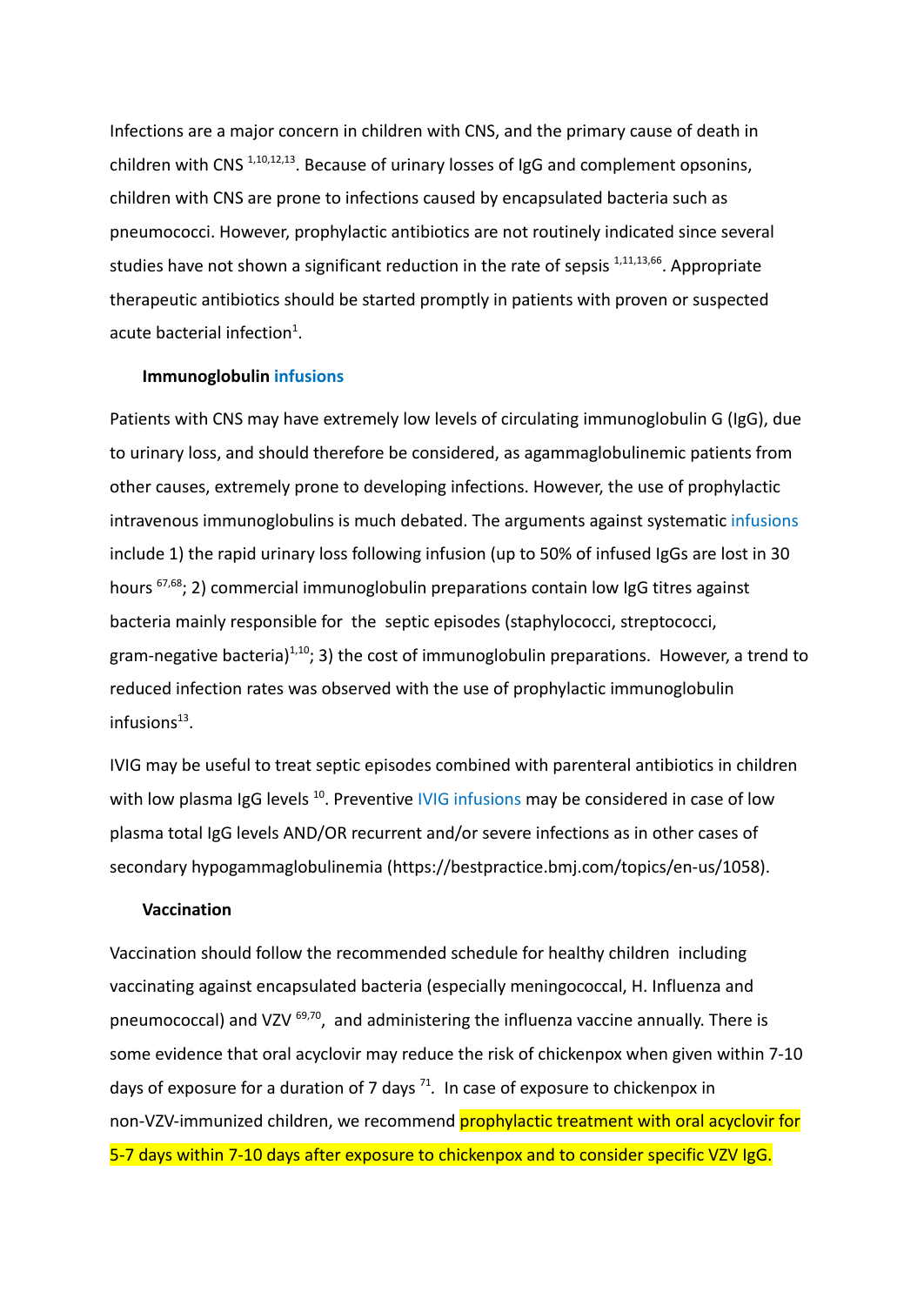Susceptible patients, *i.e*. those with hypogammaglobulinemia and not immunized or without any history of chickenpox may be given a dose of Varicella zoster immunoglobulins (VZIG) as soon as possible, which may be effective up to 10 days post-exposure. *(Food and Drug Administration. FDA approves VariZIG for reducing chickenpox symptoms. Silver Spring, MD: Food and Drug Administration; 2012).* However VZIG is not ubiquitously available.

The diagnosis of VZV infection relies on clinical features +/- VZV PCR of a vesicle. Of note, in these patients specific antibody titers are not informative as long as nephrotic-range proteinuria persists and are unreliable in children receiving IVIG infusions. We recommend treatment of VZV infection with intravenous high-dose acyclovir for 7-10 days.

#### **Other preventative measures**

#### **Nutrition, growth and metabolism**

We recommend provision of a diet with high energy (130 kcal/kg/d) and protein (4g/kg/d) but low salt content : <1g/day in infants < 1 year of age, <2g/day in children 1-3 y of age, <3  $g$ /day in children > 3 years of age  $^{10}$ . Patients should be followed by an expert dietician. Enteral tube feeding or gastrostomy should be considered in patients with insufficient oral intake. Fluid restriction should not compromise caloric intake.

There is no evidence for pervasive growth hormone (GH) deficiency in CNS and growth failure is likely related to nutritional deficiencies and CKD. If the former have been excluded, GH (0.045-0.05 mg/kg/day s.c.) may be administered from 6 months of age onward in children whose height is < 3rd percentile and height velocity <25th percentile, and eGFR  $\leq$  60 ml/min\*1.73m<sup>2 72</sup>. Since a persistently reduced growth rate will ultimately result in short stature, GH therapy may also be considered in children with height between the 3<sup>rd</sup> and  $10^{th}$ percentile who have low height velocity ( $< 25<sup>th</sup>$  percentile) that persists beyond 3 months in infants and beyond 6 months in children with growth potential, provided that other potentially treatable risk factors for growth failure have been adequately addressed<sup>72</sup>.

Hypothyroidism in CNS is due to urinary loss of thyroxine-binding proteins. Therefore, we recommend measuring free-levothyroxine (fT4) and TSH at disease onset and treat as indicated by lab testing<sup>1</sup>.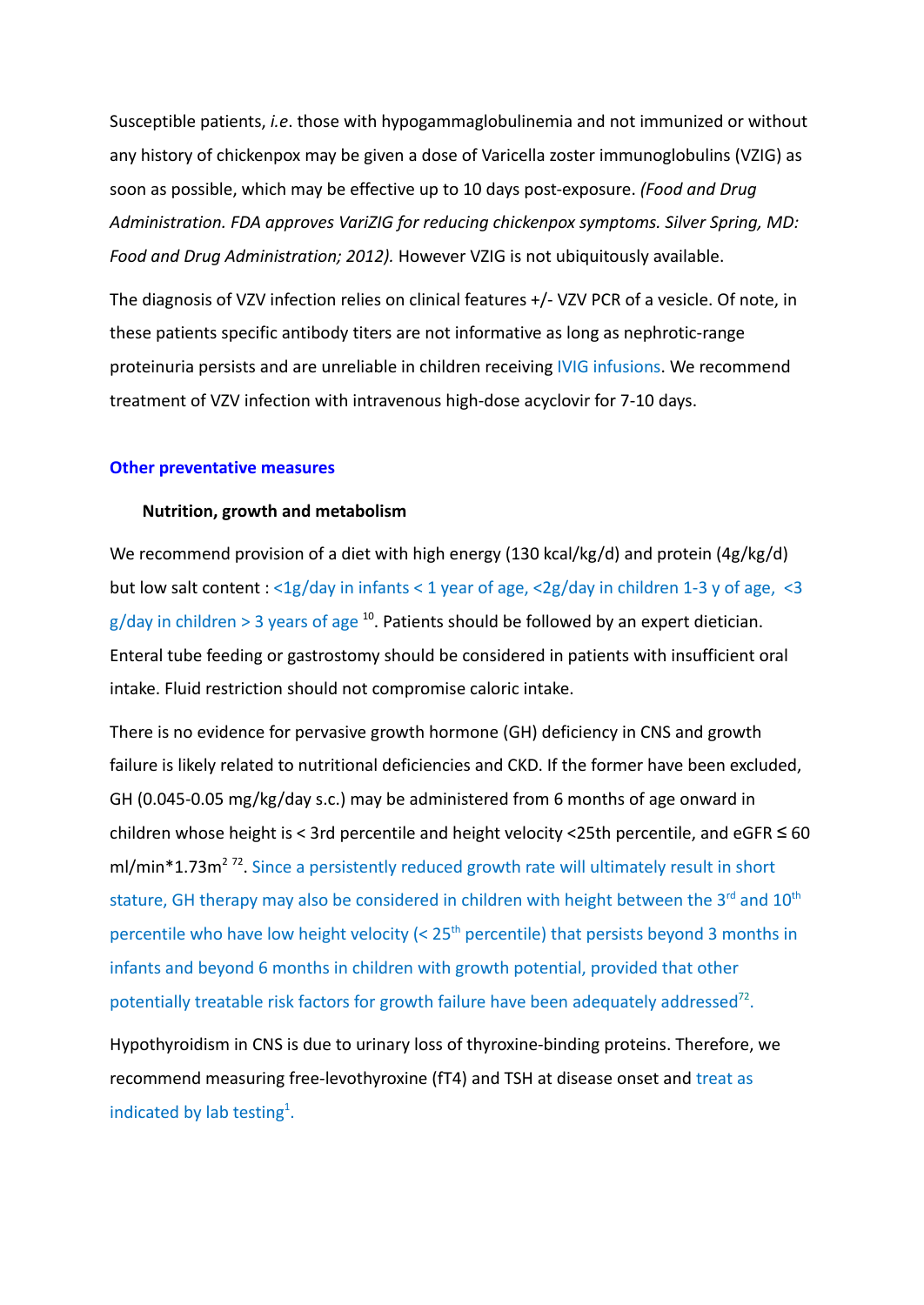Nephrotic children have low 25-OH-D3 levels due to urinary loss of vitamin D-binding protein. Total serum calcium levels underestimate calcium content in the presence of hypoalbuminemia. Thus, estimation of vitamin D deficiency is not accurate. We recommend close monitoring of ionized calcium, 25-OH-D3 and PTH in children with CNS, and supplementing oral D3-vitamin (cholecalciferol) or 25-OH-D3-vitamin (decalcifediol) and calcium (250-500 mg/day) in case of low 25-OH-D3 and/or low ionized calcium and/or elevated PTH. Reduced ionized-calcium levels and elevated PTH levels indicate the need for vitamin D and calcium supplementation  $^{10}$ . Vitamin D supplementation has been shown to correct the vitamin deficiency in nephrotic children  $^{73}$ .

Some experts suggest considering statins when fasting LDL-cholesterol is persistently >160 mg/dl (4.1 mmol/l)  $^{74,75}$  or earlier (>130 mg/dl (3.4 mmol/l)), in case of additional cardiovascular risk factors<sup>76</sup>.

## **Anemia prevention and management**

Successful correction of anemia in nephrotic syndrome depends on the underlying causes that may be one of a combination of the following: urinary losses of erythropoietin, iron, transcobalamin and transferrin (transferrin saturation and ferritin level are unreliable in CNS), vitamin B12 and/or copper deficiency, and/or ACEi toxicity  $77$ . Iron deficiency anemia should be treated with iron supplementation. A trial of erythropoietin therapy should be considered in patients with anemia after correction of iron deficiency since massive urinary losses are expected in CNS, and the efficacy and safety of recombinant human erythropoietin in the treatment of anemia in nephrotic syndrome has been described in children  $^{77,78}$ . Increased doses are often required due to the urinary losses<sup>77</sup>. Subcutaneous administration of EPO might be superior to IV. We recommend close monitoring of the reticulocyte count as a marker of erythropoiesis and response to therapy. Persistent anemia after 4 weeks of iron and erythropoietin therapy requires further evaluation for other possible contributing factors, such as copper/ceruloplasmin or vitamin B12 deficiency and appropriate treatment .

## **Box 8 Recommendations for management of end-stage kidney disease**

**● We recommend managing dialysis in children with CNS following the general guidelines for renal replacement therapy in infants and children.**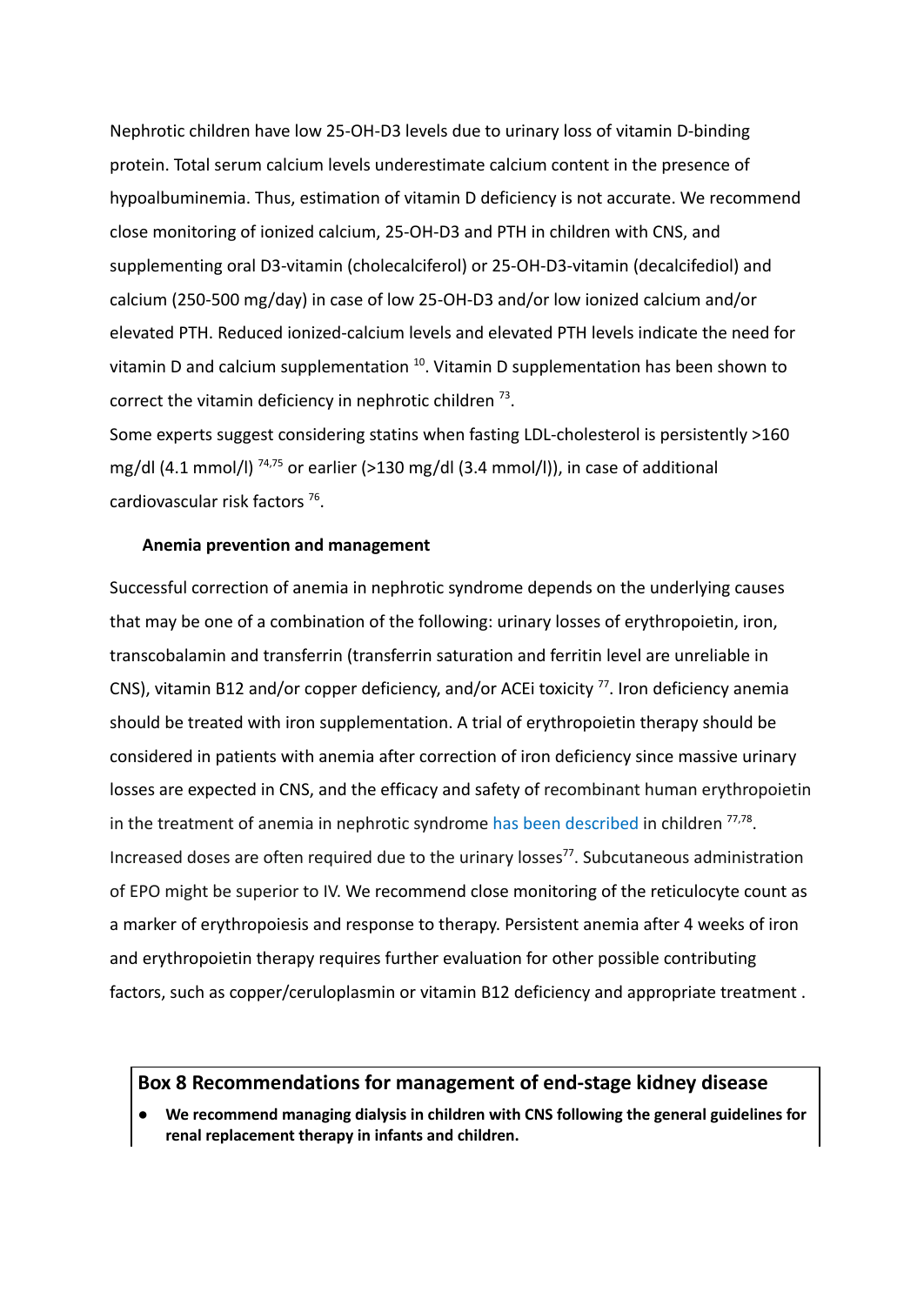**● In children with post-transplant proteinuria, we recommend considering antibody-mediated disease and antibody reduction strategies (***i.e.* **plasmapheresis and immunosuppressive drugs).**

#### **MANAGEMENT OF END-STAGE KIDNEY DISEASE**

A retrospective case note review by members of the ESPN Dialysis Working Group reported a comparable overall complication rate in infants with CNS and infants with other primary renal diseases, specifically regarding the peritonitis rate, dialysis technique survival, the growth and transplantation rates<sup>43</sup>. Peritoneal dialysis is the modality of choice since it preserves central venous access; however, hemodialysis is an alternative with comparable outcomes in children with CNS. In patients with autosomal recessive disease, parental kidney donation is usually accepted. See <sup>14</sup> for further details.

Mild proteinuria after renal transplantation is not rare and can be related to several conditions including rejection, recurrence of primary glomerulopathy, de novo glomerulopathy, infection or drug toxicity<sup>79</sup>. Recurrence of nephrotic-range proteinuria has also been described in CNS patients after renal transplantation. Almost all of them have a homozygous *NPHS1* Fin-major (p.Leu41Aspfs) variant that leads to an early stop codon and total absence of nephrin in the native kidney. In this group, post-transplant de novo glomerulopathy occurs in 25-35% of the patients and at least 70% of them have detectable anti-nephrin antibodies caused by allo-immunization against the nephrin molecule in the kidney graft. Recurrence can appear at any time after transplantation, renal function is initially normal despite heavy proteinuria, and kidney biopsy reveals only mild histological changes with negative immunofluorescence <sup>79–82</sup>. Recurrence of nephrotic-range proteinuria in children of other genetic backgrounds is very rare and only one patient with anti-nephrin antibodies has been reported outside Finland; this patient carried a homozygous *NPHS*1 truncating variant (p.Glu189Ter) <sup>83</sup>. Successful treatment outcomes have been reported after treatment with daily plasma exchanges, methylprednisolone pulses, and oral cyclophosphamide or rituximab  $80,83$ .

Early or late recurrence of nephrotic range proteinuria has also been reported in few patients (1-2%) with homozygous or compound heterozygous pathogenic variants in the podocin gene (NPHS2, especially p.Arg138Ter and p.Arg138Gln variants)<sup>84</sup>. The pathophysiology of the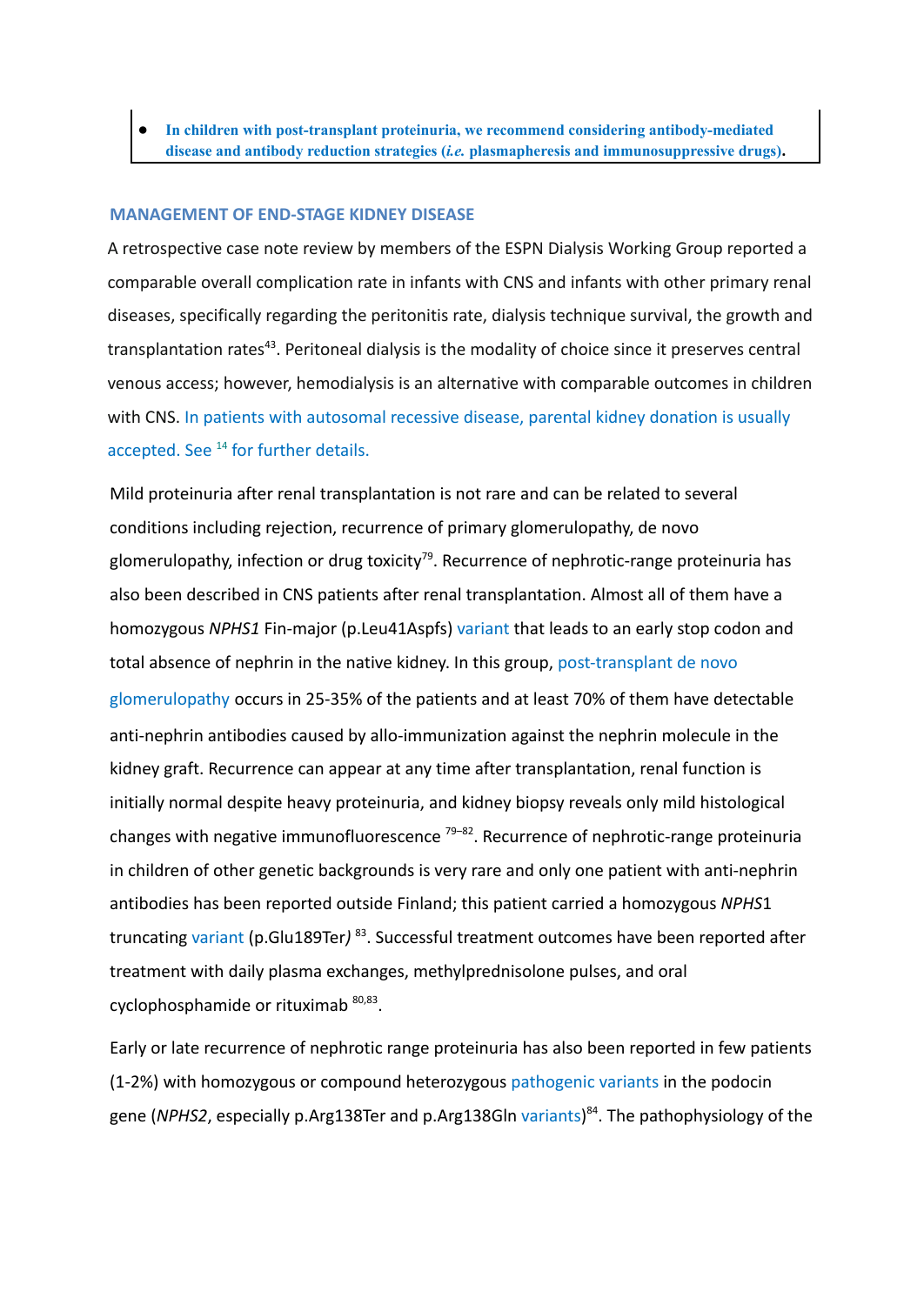post-transplant de novo glomerulopathy in patients with *NPHS2* pathogenic variants is unclear (antibodies not identified) and it might be multifactorial <sup>85</sup>.

## **PRIMARY OUTCOME MEASURES**

We recommend to aim for and monitor the following primary outcome measures:

- Normal growth, nutritional status, normal cognitive and motor development
- Preservation of vascular access (patent central veins and peripheral vessels for fistulae).
- Absence of thrombotic complications
- Absence of severe infections
- Absence of edema
- Normal blood pressure
- Euthyroidism
- Absence of anemia
- Minimized hospitalizations
- Good quality of life (absence of pain, ability to perform normal age-appropriate daily activities)

Patients with CNS are prone to develop severe complications including growth failure, cognitive delay, thromboses, hypothyroidism, infections, hypertension, and anemia, which may require frequent hospitalizations and considerably impair their quality of life. Therefore, we recommend regularly monitoring these complications and use them as outcome parameters.

## **ETHICAL CONSIDERATIONS**

We recommend considering the following ethical issues when taking care of a child with CNS: Decisions about intensive versus palliative treatments in neonates with severe and life-threatening disease should be made by a team of professionals in a family-centered shared decision-making framework leaded by the primary responsible physician <sup>86,87</sup>. In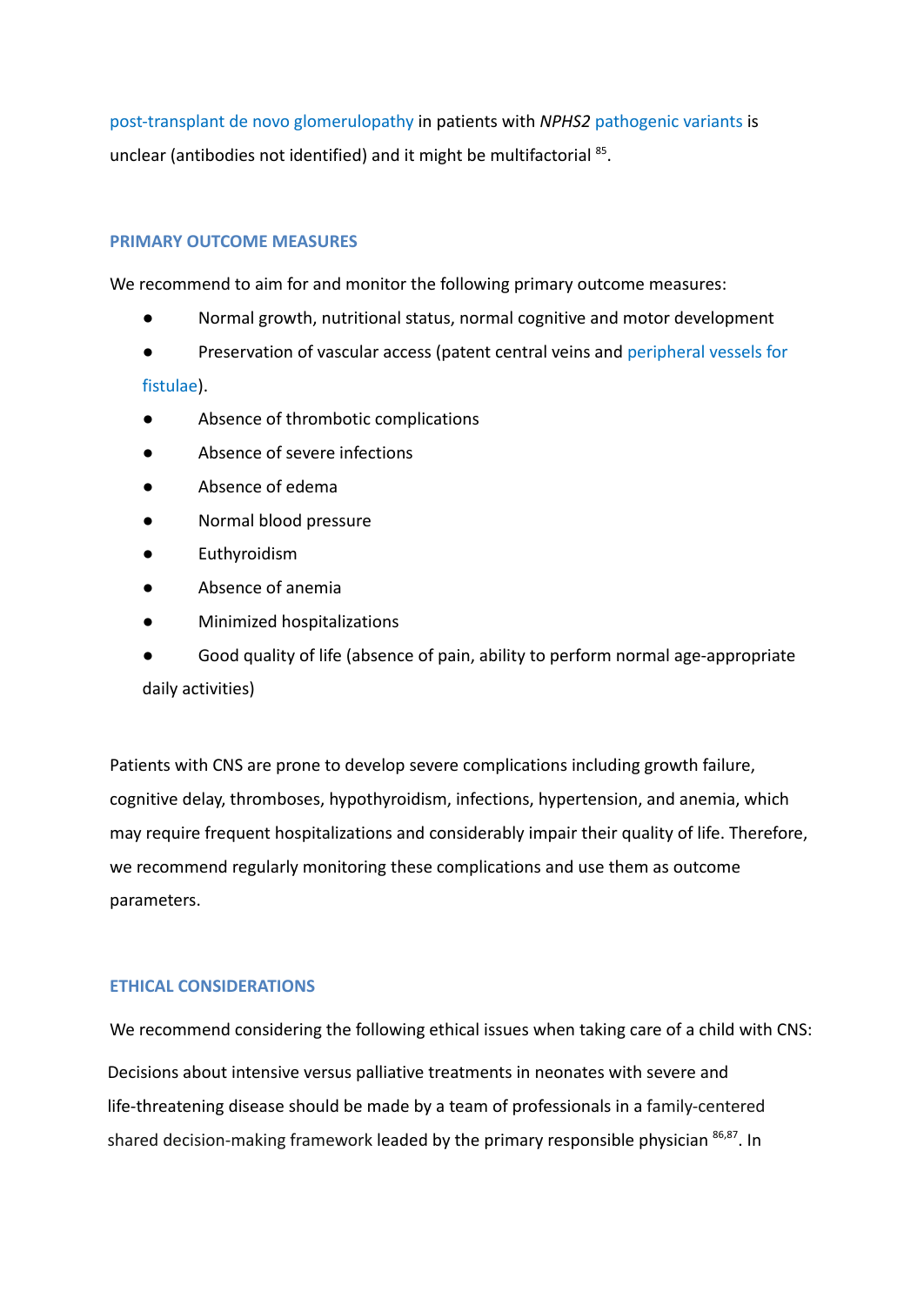patients with severe comorbidities and/or under circumstances with limited medical resources the decision to withhold treatment can be taken by the medical team after discussing with the families.

Specific literature on offering genetic testing to siblings of children with autosomal dominant disease (phenotypic heterogeneity in disease expression) in CNS is lacking. In general, genetic counseling of the family should precede genetic testing <sup>88</sup>. The testing for the known pathogenic variant found causative in the index patient in his/her asymptomatic siblings should be considered only in WT1-associated glomerulopathy as this is the only autosomal dominant disorder with variable expressivity and non-full penetrance that might manifest as CNS  $^{89}$ .

## **CONCLUSIONS AND PERSPECTIVES**

In these recommendations, we provide guidance to multidisciplinary teams for the initial diagnostic work-up and monitoring of complications. We recommend prompt genetic screening and genetic counseling in all children with CNS. Routine kidney biopsy is not recommended but may be considered in sporadic, non-syndromic cases in whom comprehensive genetic testing has not yielded a molecular diagnosis. Therapeutic management should be adapted to the clinical severity of the condition, aiming at the maintenance of intravascular euvolemia, adequate nutrition and the prevention of complications such as infections, thrombosis, psychomotor delay and failure to thrive, and vasculature preservation. We recommend basing the use of albumin infusions upon clinical indicators of hypovolemia or upon failure to thrive, rather than on serum albumin levels. When possible, we recommend avoiding central venous lines due to the high risk of thrombosis. We provide guidance for symptomatic treatment of CNS including ACEi or ARBs, diuretics that should be used with caution, anticoagulation to be considered during states of increased thrombosis, vaccination, and IVIG infusions in selected cases. We do not recommend performing routine early nephrectomies but suggest considering them in patients with severe complications despite optimization of conservative treatment, and before transplantation in patients with persisting nephrotic syndrome and/or *WT1* dominant pathogenic variants. Various topics for future research are outlined in Box 9.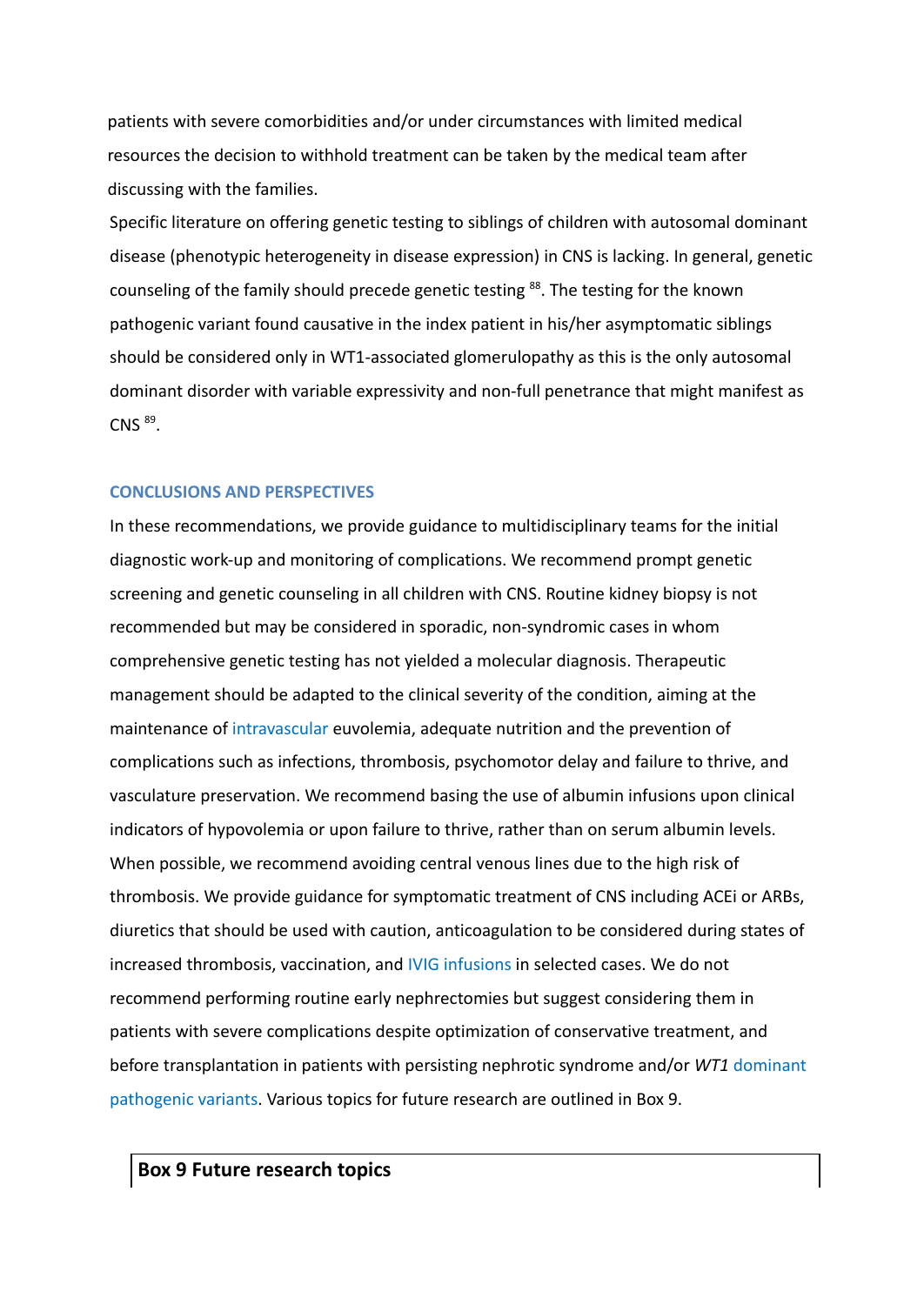- **● Develop a comprehensive registry for children with CNS to evaluate the variations in treatment and natural history of the disease, including rare complications**
- **● Evaluate the impact of CNS on schooling, social life and professional activity**
- **● Evaluate the phenotype/genotype correlations**
- **● Define the optimal indications, dose and frequency of albumin infusions to use once patients have achieved a stable disease state**
- **● Evaluate the risk versus benefit ratio of symptomatic treatments such as anticoagulation, immunoglobulin infusion, vaccines …**

## **Acknowledgements**

The authors acknowledge the valuable contributions of the external experts: Gema Ariceta (Barcelona, Spain), Justine Bacchetta (Bron, France), Jan Ulrich Becker (Cologne, Germany), Carsten Bergmann (Freiburg, Germany), Francesco Emma (Roma, Italy), Elisabeth Hodson (Sydney, Australia), Elsa Kermorvant (Paris, France), Agnès Linglart, (Le Kremlin Bicêtre, France), Pierre Ronco (Paris, France), Rukshanna Shroff (London, UK), Anne Smits (Leuven, Belgium), Yincent Tse (Newcastle, UK), Lore Willem (Leuven, Belgium), and Alexia Florimont (France, patient representative and nurse).

The authors would also like to thank the members of the *voting panel* from the ESPN nephrotic syndrome working group.

They are all very grateful to Tanja Wlodkowski who performed the literature search.

## **Funding**

This clinical practice recommendation has been supported with a 5,000  $\epsilon$  grant by ERKNet. ERKNet is co-funded by the European Union within the framework of the Third Health Program "ERN 2016- Framework Partnership Agreement 2017-2021. The funder had no influence on the content of the guideline.

## **Contributions**

O.B. coordinated the workgroups, drafted the first manuscript and incorporated suggestions from the core group members, external experts and voting group members into the manuscript. All authors were involved in the creation of evidence tables, drafting the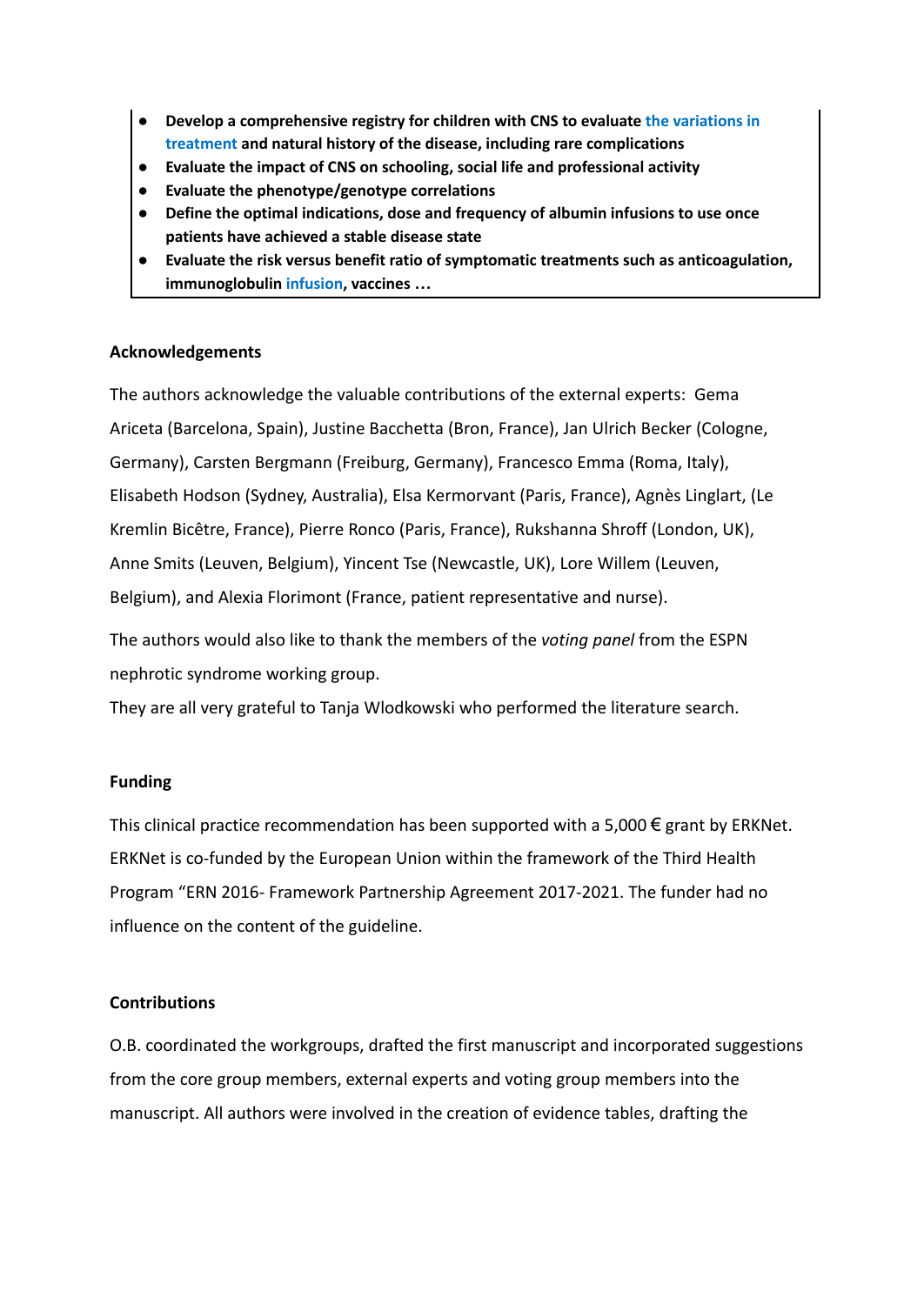recommendations and evidence text and grading of recommendations and reviewed and/or edited the manuscript before submission.

## **Competing interest**

The material is original research, has not been previously published and has not been submitted for publication elsewhere while under consideration. The authors declare there are no competing financial interests in relation to the work described.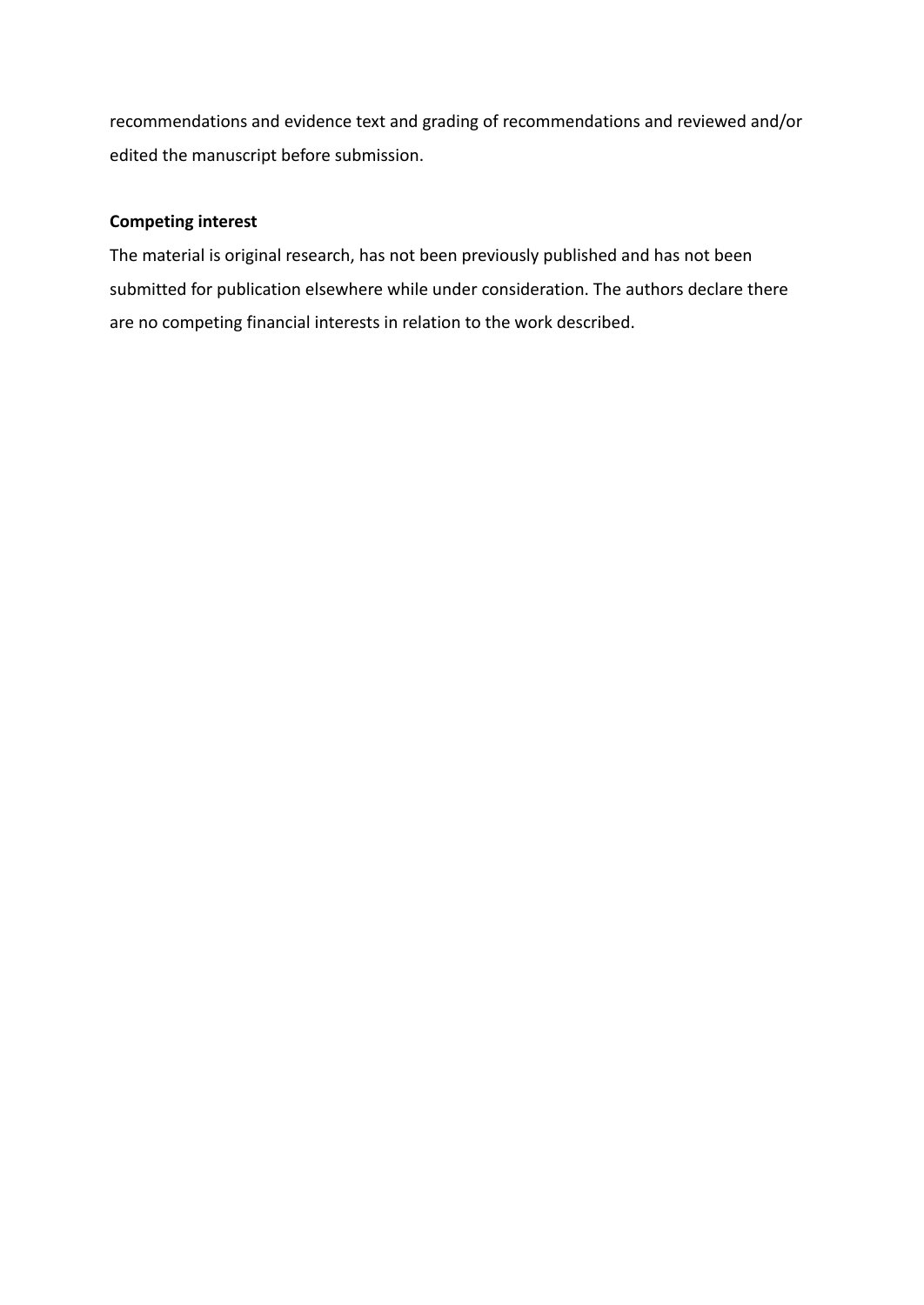## **Table 1:** Initial work-up and follow-up for a child with CNS

|                                                                                                                                                                                                                        | <b>Initial</b><br>work-up | Frequency during follow-up                                             |
|------------------------------------------------------------------------------------------------------------------------------------------------------------------------------------------------------------------------|---------------------------|------------------------------------------------------------------------|
| <b>FAMILY HISTORY</b>                                                                                                                                                                                                  |                           |                                                                        |
| Consanguinity, ethnicity, family history of CNS, early<br>infantile deaths, unsolved neurological and renal<br>disease of infancy.                                                                                     | V                         | Ask for new/emerging family history<br>details whenever eligible       |
| PRE/PERINATAL HISTORY                                                                                                                                                                                                  |                           |                                                                        |
| Enlarged prenatal nuchal translucency, increased<br>amniotic fluid AFP, fetal edema, oligohydramnios and<br>placental weight >25% of newborn weight                                                                    | ✔                         |                                                                        |
| <b>CLINICAL</b>                                                                                                                                                                                                        |                           |                                                                        |
| Evaluation of dysmorphic features and skeletal<br>abnormalities, genital examination, ophthalmological<br>examination, hearing test                                                                                    |                           | At presentation                                                        |
| Growth chart: height/length, weight, head<br>circumference < 2 yrs.; calculation of BMI and annual<br>height velocity                                                                                                  | V                         | Monthly in infants, every three months<br>thereafter                   |
| Blood pressure (BP)                                                                                                                                                                                                    |                           | At every visit                                                         |
| Patient history (fever episodes, pain, abdominal<br>discomfort, swelling, fatigue, school attendance,<br>adherence to medication)                                                                                      |                           | At every visit                                                         |
| Physical examination (including signs of edema (e.g.<br>ascites, pericardial & pleural effusions), tetany, drug<br>toxicity, skeletal status, and extrarenal features e.g.<br>dysmorphic signs or ambiguous genitalia) |                           | At every visit                                                         |
| Full neurological examination & standardized<br>assessment of cognitive status                                                                                                                                         |                           | Every three months in infants, yearly<br>thereafter or as appropriate  |
| <b>BIOCHEMISTRY</b>                                                                                                                                                                                                    |                           |                                                                        |
| Blood: CBC, sodium, chloride, albumin, ionized<br>calcium, phosphate, magnesium, creatinine, urea,<br>protein, albumin, cholesterol, fasting triglycerides &<br>glucose                                                |                           | Monthly in infants, thereafter every three<br>months or as appropriate |
| Estimated GFR (Schwartz formula)                                                                                                                                                                                       | V                         | Every three months (more frequently in<br>CKD stage 4)                 |
| ALP, PTH                                                                                                                                                                                                               | ✔                         | Every three months, more frequently in<br>advanced CKD (stage 4-5)     |
| 25(OH) vitamin $D_3$                                                                                                                                                                                                   | V                         | Every six months, yearly after age 12<br>months                        |
| TSH, free T4                                                                                                                                                                                                           | V                         | Monthly in infants, thereafter every three<br>months or as appropriate |
| IgG                                                                                                                                                                                                                    | V                         | Yearly or as appropriate                                               |
| Vaccination status including blood titer tests                                                                                                                                                                         |                           | As appropriate                                                         |
| Serology for: syphilis, toxoplasmosis, CMV, rubella,<br>measles, HBV, HCV, HSV1 and 2, HZV, HIV, Bordetella<br>pertussis. In cases where this has not already been<br>performed by screening in the mother or infant.  | V                         |                                                                        |
| <b>GENETIC TESTS</b>                                                                                                                                                                                                   | V                         | Refer to Lipska-Ziętkiewicz et al. <sup>14</sup> for<br>details        |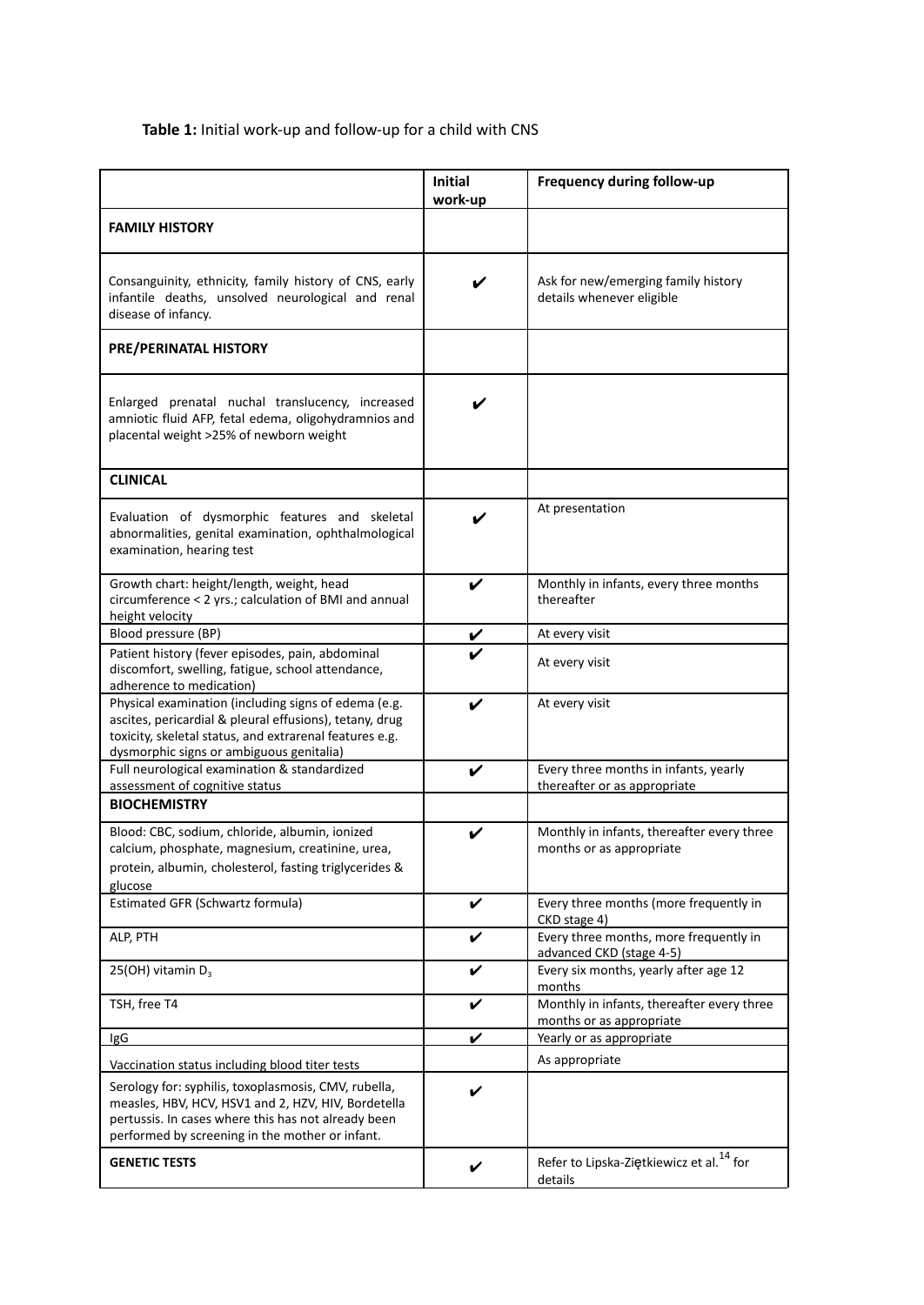| <b>GENETIC COUNSELLING</b>                                                                                                                                      | V                                                                                 | As appropriate                                                                |
|-----------------------------------------------------------------------------------------------------------------------------------------------------------------|-----------------------------------------------------------------------------------|-------------------------------------------------------------------------------|
| In selected patients (if clinical suspicion, endemic<br>areas):                                                                                                 | ✔                                                                                 |                                                                               |
| Malaria                                                                                                                                                         |                                                                                   |                                                                               |
| Anti-nuclear antibodies                                                                                                                                         |                                                                                   |                                                                               |
| Serum complement (C3 and C4)                                                                                                                                    |                                                                                   |                                                                               |
| Anti-neutral endopeptidase (NEP) antibodies                                                                                                                     |                                                                                   |                                                                               |
| Amino-acids : glutaric aciduria type I, sialic acid<br>storage disease                                                                                          |                                                                                   |                                                                               |
| Mercury levels                                                                                                                                                  |                                                                                   |                                                                               |
| <b>DIETARY ASSESSMENT &amp; Advice</b><br>by a dietician including salt, K, caloric & protein<br>intake                                                         | V                                                                                 | Monthly in infants, thereafter every three<br>months                          |
| <b>IMAGING</b>                                                                                                                                                  |                                                                                   |                                                                               |
| Ultrasound of abdomen & pleural space (renal<br>echogenicity & size, ascites, effusions, thrombosis)                                                            | V                                                                                 | Every 3 months till the age of 7 years in<br>children with exonic WT1 variant |
| Cardiac ultrasound (effusions, left ventricular mass)                                                                                                           | V                                                                                 | As appropriate                                                                |
| X-ray of the left knee: mineralization? & left wrist for<br>bone age assessment in children aged >5 yrs.                                                        | V                                                                                 | Yearly or as appropriate                                                      |
| ASSESSMENT FOR EXTRARENAL INVOLVEMENT<br>(depending on the underlying disease, e.g. brain MRI)                                                                  | $\boldsymbol{\nu}$                                                                | As appropriate                                                                |
| <b>ASSESSMENT FOR POTENTIAL DRUG SIDE EFFECTS</b><br>eg. Hearing loss (furosemide)                                                                              | V                                                                                 | As appropriate                                                                |
| RENAL HISTOLOGY (including LM, IF/IHC and EM)                                                                                                                   | $\mathbf{v}$ (not<br>needed if<br>causative<br>pathogenic<br>variant is<br>known) |                                                                               |
| PREPARATION FOR RENAL REPLACEMENT THERAPY<br>(referral to dialysis/transplant center; preparation for<br>dialysis including fistula creation & transplantation) | if $eGFR < 30$<br>ml/min/1.73m<br>$\overline{2}$                                  | If eGFR < 30 ml/min/1.73 $m2$                                                 |

CBC, complete blood cell count; ALP, alkaline phosphatase; CKD, chronic kidney disease; PTH, parathyroid hormone; LM, light microscopy; IF, immunofluorescence; IHC: immunohistochemistry; EM, electron microscopy; eGFR, estimated glomerular filtration rate; n.a., not applicable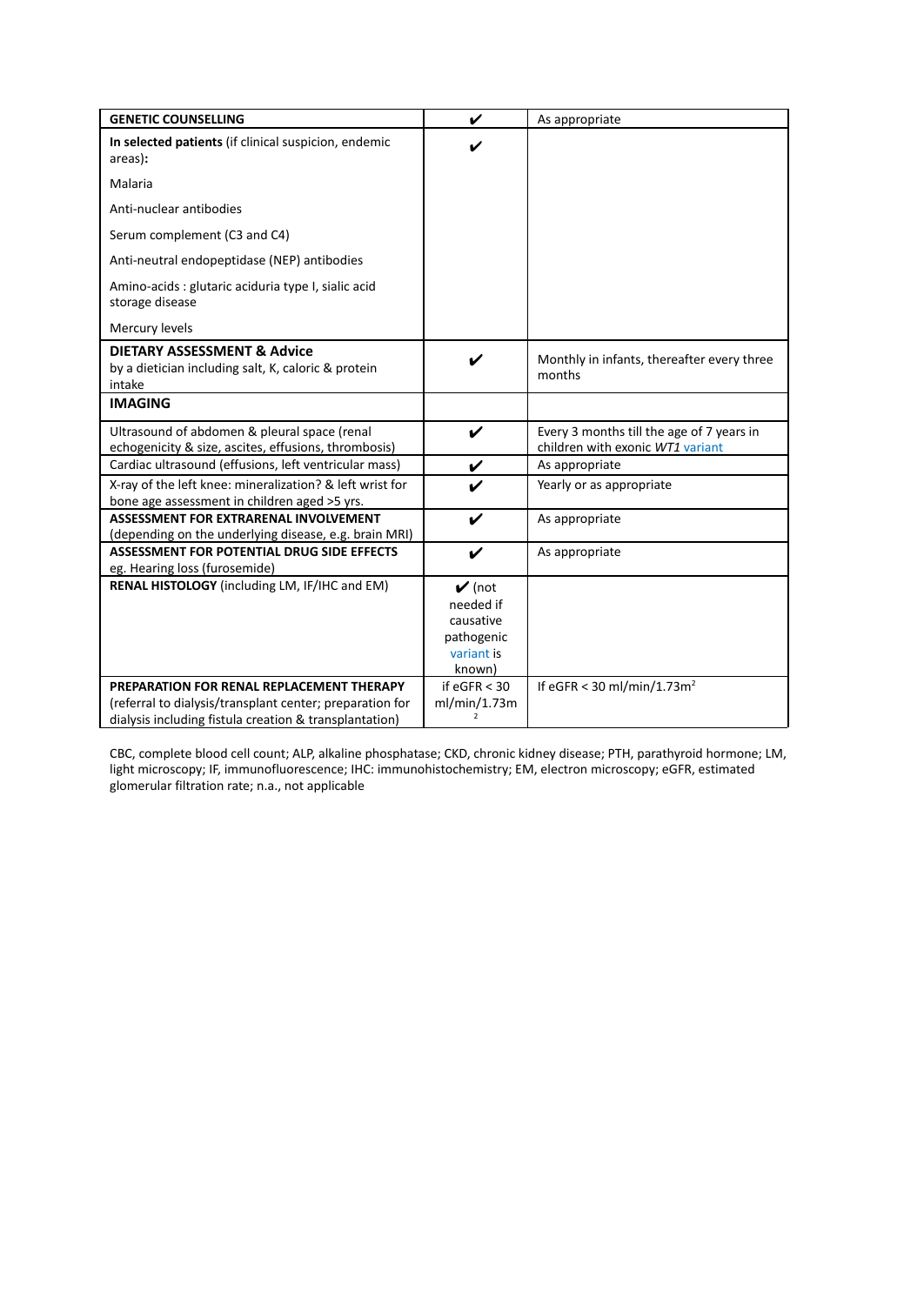## **REFERENCES**

1. Holmberg, C., Antikainen, M., Ronnholm, K., Ala Houhala, M. & Jalanko, H. Management of congenital nephrotic syndrome of the Finnish type. *Pediatr Nephrol* **9**, 87–93 (1995).

2. Buscher, A. K. & Weber, S. Educational paper: the podocytopathies. *Eur J Pediatr* **171**, 1151–60 (2012).

3. Kestila, M. *et al.* Positionally cloned gene for a novel glomerular protein--nephrin--is mutated in congenital nephrotic syndrome. *Mol Cell* **1**, 575–82 (1998).

4. Machuca, E. *et al.* Genotype-phenotype correlations in non-Finnish congenital nephrotic syndrome. *J Am Soc Nephrol* **21**, 1209–17 (2010).

5. Sadowski, C. E. *et al.* A single-gene cause in 29.5% of cases of steroid-resistant nephrotic syndrome. *J. Am. Soc. Nephrol. JASN* **26**, 1279–1289 (2015).

6. Vivante, A. & Hildebrandt, F. Exploring the genetic basis of early-onset chronic kidney disease. *Nat Rev Nephrol* **12**, 133–46 (2016).

7. Cameron, J. S. The nephrotic syndrome and its complications. *Am J Kidney Dis* **10**, 157–71 (1987).

8. Coulthard, M. G. Management of Finnish congenital nephrotic syndrome by unilateral nephrectomy. *Pediatr Nephrol* **3**, 451–3 (1989).

9. Huttunen, N. P. Congenital nephrotic syndrome of Finnish type. Study of 75 patients. *Arch Child* **51**, 344–8 (1976).

10. Jalanko, H. Congenital nephrotic syndrome. *Pediatr Nephrol* **24**, 2121–8 (2009).

11. Ljungberg, P., Holmberg, C. & Jalanko, H. Infections in infants with congenital nephrosis of the Finnish type. *Pediatr Nephrol* **11**, 148–52 (1997).

12. Dufek, S. *et al.* Management of children with congenital nephrotic syndrome: challenging treatment paradigms. *Nephrol Dial Transpl.* (2018) doi:10.1093/ndt/gfy165.

13. Berody, S. *et al.* Treatment and outcome of congenital nephrotic syndrome. *Nephrol Dial Transpl.* (2018) doi:10.1093/ndt/gfy015.

14. Lipska-Ziętkiewicz, B. S. *et al.* Genetic aspects of congenital nephrotic syndrome: a consensus statement from the ERKNet-ESPN inherited glomerulopathy working group. *Eur. J. Hum. Genet. EJHG* (2020) doi:10.1038/s41431-020-0642-8.

15. Chen, Y. *et al.* A Reporting Tool for Practice Guidelines in Health Care: The RIGHT Statement. *Ann Intern Med* **166**, 128–132 (2017).

16. Guyatt, G. H. *et al.* GRADE guidelines: 2. Framing the question and deciding on important outcomes. *J Clin Epidemiol* **64**, 395–400 (2011).

17. Hinkes, B. G. *et al.* Nephrotic syndrome in the first year of life: two thirds of cases are caused by mutations in 4 genes (NPHS1, NPHS2, WT1, and LAMB2). *Pediatrics* **119**, e907-19 (2007).

18. Trautmann, A. *et al.* Spectrum of steroid-resistant and congenital nephrotic syndrome in children: the PodoNet registry cohort. *Clin. J. Am. Soc. Nephrol. CJASN* **10**, 592–600 (2015).

19. McCarthy, H. J. *et al.* Simultaneous sequencing of 24 genes associated with steroid-resistant nephrotic syndrome. *Clin J Am Soc Nephrol* **8**, 637–48 (2013).

20. Wang, F. *et al.* Spectrum of mutations in Chinese children with steroid-resistant nephrotic syndrome. *Pediatr Nephrol* **32**, 1181–1192 (2017).

21. Bierzynska, A. *et al.* Genomic and clinical profiling of a national nephrotic syndrome cohort advocates a precision medicine approach to disease management. *Kidney Int* **91**, 937–947 (2017).

22. Cil, O. *et al.* Genetic abnormalities and prognosis in patients with congenital and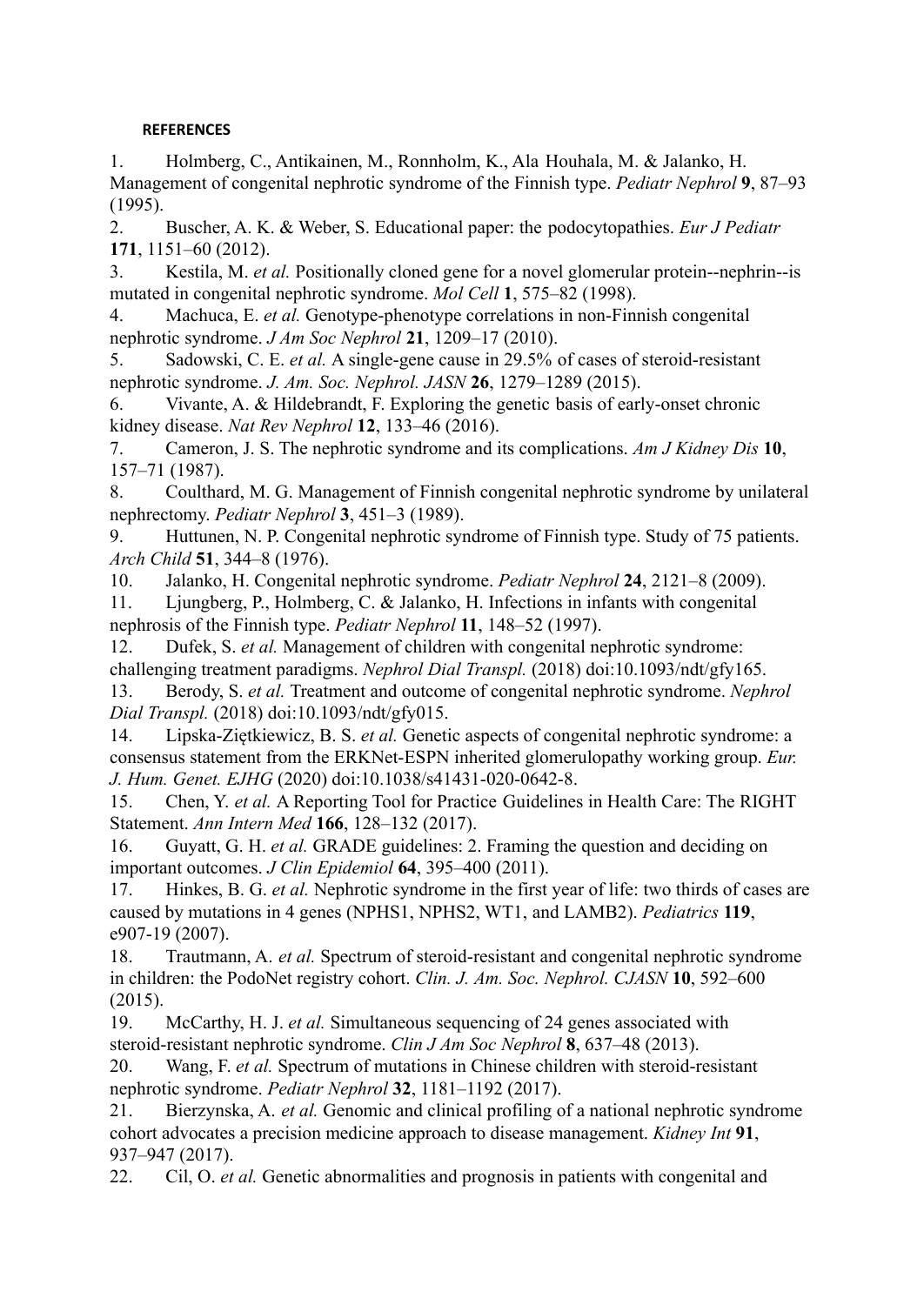infantile nephrotic syndrome. *Pediatr Nephrol* **30**, 1279–87 (2015).

23. van El, C. G., Cornel, M. C., Eshg Public & Professional Policy, C. Genetic testing and common disorders in a public health framework. *Eur J Hum Genet* **19**, 377–81 (2011). 24. Lipska-Ziętkiewicz, B. S. WT1 Disorder. in *GeneReviews®* (eds. Adam, M. P. et al.)

(University of Washington, Seattle, 1993-2020).

25. Lok, C. E. *et al.* KDOQI Vascular Access Guideline Work Group. KDOQI clinical practice guideline for vascular access: 2019 update. *Am J Kidney Dis* S1–S164 (2020).

26. Bockenhauer, D. Over- or underfill: not all nephrotic states are created equal. *Pediatr Nephrol* **28**, 1153–6 (2013).

27. Reynolds, B. C. *et al.* Domiciliary administration of intravenous albumin in congenital nephrotic syndrome. *Pediatr Nephrol* **30**, 2045–50 (2015).

28. Kovacevic, L., Reid, C. J. & Rigden, S. P. Management of congenital nephrotic syndrome. *Pediatr Nephrol* **18**, 426–30 (2003).

29. Ding, D. *et al.* Ototoxic effects and mechanisms of loop diuretics. *J Otol* **11**, 145–156 (2016).

30. Robertson, C. M. T. *et al.* Avoiding Furosemide Ototoxicity Associated With Single-Ventricle Repair in Young Infants. *Pediatr Crit Care Med* **20**, 350–356 (2019).

31. Wang, C. H. *et al.* Prevalence and independent risk factors for hearing impairment among very low birth weight infants. *Int J Pediatr Otorhinolaryngol* **93**, 123–127 (2017). 32. Svenningsen, P. *et al.* Plasmin in nephrotic urine activates the epithelial sodium

channel. *J Am Soc Nephrol* **20**, 299–310 (2009).

33. Kleyman, T. R., Myerburg, M. M. & Hughey, R. P. Regulation of ENaCs by proteases: An increasingly complex story. *Kidney Int* **70**, 1391–2 (2006).

34. Heeg, J. E., de Jong, P. E., van der Hem, G. K. & de Zeeuw, D. Reduction of proteinuria by angiotensin converting enzyme inhibition. *Kidney Int* **32**, 78–83 (1987). 35. Escape Trial Group *et al.* Strict blood-pressure control and progression of renal failure in children. *N Engl J Med* **361**, 1639–50 (2009).

36. Choi, J. H. *et al.* Angiotensin converting enzyme inhibition decreases cell turnover in the neonatal rat heart. *Pediatr Res* **52**, 325–32 (2002).

37. Gantenbein, M. H. *et al.* Side effects of angiotensin converting enzyme inhibitor (captopril) in newborns and young infants. *J Perinat Med* **36**, 448–52 (2008).

38. Makani, H., Bangalore, S., Desouza, K. A., Shah, A. & Messerli, F. H. Efficacy and safety of dual blockade of the renin-angiotensin system: meta-analysis of randomised trials. *BMJ* **346**, f360 (2013).

39. Stotter, B. R. & Ferguson, M. A. Should ACE inhibitors and ARBs be used in combination in children? *Pediatr Nephrol* (2018) doi:10.1007/s00467-018-4046-8.

40. Jackson, E. K., Branch, R. A. & Oates, J. A. Participation of prostaglandins in the control of renin release. *Adv Prostaglandin Thromboxane Leukot Res* **10**, 255–76 (1982).

41. Licht, C. *et al.* A stepwise approach to the treatment of early onset nephrotic syndrome. *Pediatr Nephrol* **14**, 1077–82 (2000).

42. Rheault, G., Langevin, M., Cabana, G. & Glemet, H. Dermal melanin concentration of yellow perch Perca flavescens in relation to water transparency. *J Fish Biol* **87**, 1248–53 (2015).

43. Dufek, S. *et al.* Infants with congenital nephrotic syndrome have comparable outcomes to infants with other renal diseases. *Pediatr Nephrol* (2018) doi:10.1007/s00467-018-4122-0.

44. Laakkonen, H., Holtta, T., Lonnqvist, T., Holmberg, C. & Ronnholm, K. Peritoneal dialysis in children under two years of age. *Nephrol Dial Transpl.* **23**, 1747–53 (2008).

45. Ruf, R. G. *et al.* Patients with mutations in NPHS2 (podocin) do not respond to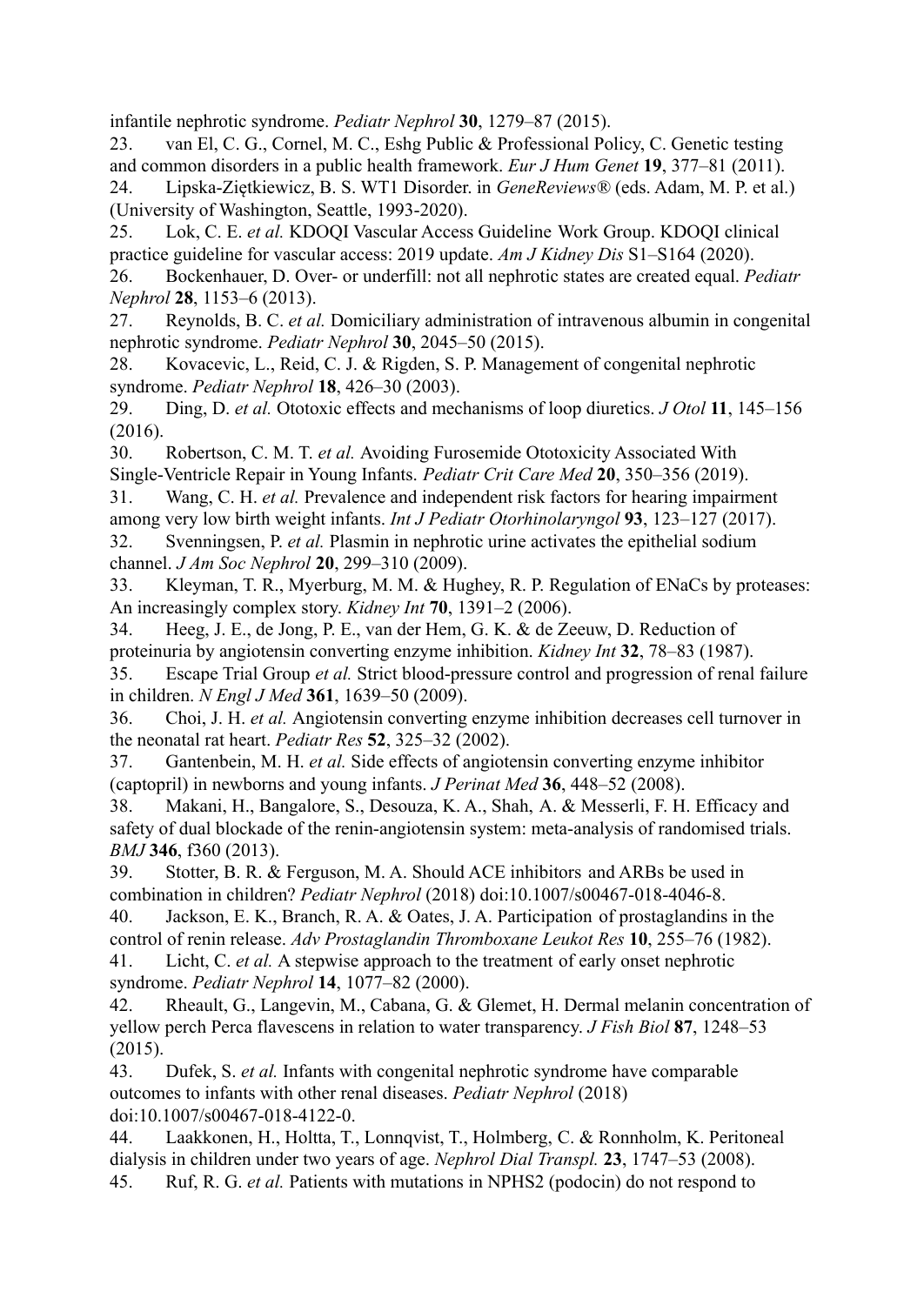standard steroid treatment of nephrotic syndrome. *J Am Soc Nephrol* **15**, 722–32 (2004).

46. Buscher, A. K. *et al.* Rapid Response to Cyclosporin A and Favorable Renal Outcome in Nongenetic Versus Genetic Steroid-Resistant Nephrotic Syndrome. *Clin J Am Soc Nephrol* **11**, 245–53 (2016).

47. Hinkes, B. *et al.* Positional cloning uncovers mutations in PLCE1 responsible for a nephrotic syndrome variant that may be reversible. *Nat Genet* **38**, 1397–405 (2006).

48. Lee, J. H. *et al.* Analysis of copy number variation using whole genome exon-focused array CGH in Korean patients with primary congenital glaucoma. *Mol Vis* **17**, 3583–90 (2011).

49. Buscher, A. K. *et al.* Immunosuppression and renal outcome in congenital and pediatric steroid-resistant nephrotic syndrome. *Clin J Am Soc Nephrol* **5**, 2075–84 (2010).

50. Debiec, H. *et al.* Role of truncating mutations in MME gene in fetomaternal alloimmunisation and antenatal glomerulopathies. *Lancet* **364**, 1252–9 (2004).

51. Debiec, H. *et al.* Antenatal membranous glomerulonephritis due to anti-neutral endopeptidase antibodies. *N Engl J Med* **346**, 2053–60 (2002).

52. Vivarelli, M. *et al.* Genetic homogeneity but IgG subclass-dependent clinical variability of alloimmune membranous nephropathy with anti-neutral endopeptidase antibodies. *Kidney Int* **87**, 602–9 (2015).

53. Cooper, J. M. & Sanchez, P. J. Congenital syphilis. *Semin Perinatol* **42**, 176–184 (2018).

54. Kim, J. K. *et al.* Congenital syphilis presenting with a generalized bullous and pustular eruption in a premature newborn. *Ann Dermatol* **23 Suppl 1**, S127-30 (2011).

55. Dong, Q. *et al.* Pilot Study of Model-Based Dosage Individualization of Ganciclovir in Neonates and Young Infants with Congenital Cytomegalovirus Infection. *Antimicrob Agents Chemother* **62**, (2018).

56. Wang, J. J. & Mao, J. H. The etiology of congenital nephrotic syndrome: current status and challenges. *World J Pediatr* **12**, 149–58 (2016).

57. Frishberg, Y. *et al.* Mutated podocin manifesting as CMV-associated congenital nephrotic syndrome. *Pediatr Nephrol* **18**, 273–5 (2003).

58. Kerlin, B. A., Ayoob, R. & Smoyer, W. E. Epidemiology and pathophysiology of nephrotic syndrome-associated thromboembolic disease. *Clin J Am Soc Nephrol* **7**, 513–20 (2012).

59. Kerlin, B. A. Current and future management of pediatric venous thromboembolism. *Am J Hematol* **87 Suppl 1**, S68-74 (2012).

60. Panicucci, F. *et al.* Comprehensive study of haemostasis in nephrotic syndrome. *Nephron* **33**, 9–13 (1983).

61. Yun, Y. W. *et al.* Cerebral infarction as a complication of nephrotic syndrome: a case report with a review of the literature. *J Korean Med Sci* **19**, 315–9 (2004).

62. Kendall, A. G., Lohmann, R. C. & Dossetor, J. B. Nephrotic syndrome. A hypercoagulable state. *Arch Intern Med* **127**, 1021–7 (1971).

63. Eneman, B. *et al.* Pituitary adenylate cyclase-activating polypeptide (PACAP) in zebrafish models of nephrotic syndrome. *PLoS One* **12**, e0182100 (2017).

64. Sexton, D. J. *et al.* Direct-Acting Oral Anticoagulants as Prophylaxis Against Thromboembolism in the Nephrotic Syndrome. *Kidney Int Rep* **3**, 784–793 (2018).

65. Sheu, J.-R. *et al.* Mechanisms involved in the antiplatelet activity of magnesium in human platelets. *Br. J. Haematol.* **119**, 1033–1041 (2002).

66. Canalejo Gonzalez, D. *et al.* [Evaluation of therapeutic strategies in congenital nephrotic syndrome of the Finnish type]. *Pediatr Barc* **65**, 561–8 (2006).

67. Harris, H. W., Umetsu, D., Geha, R. & Harmon, W. E. Altered immunoglobulin status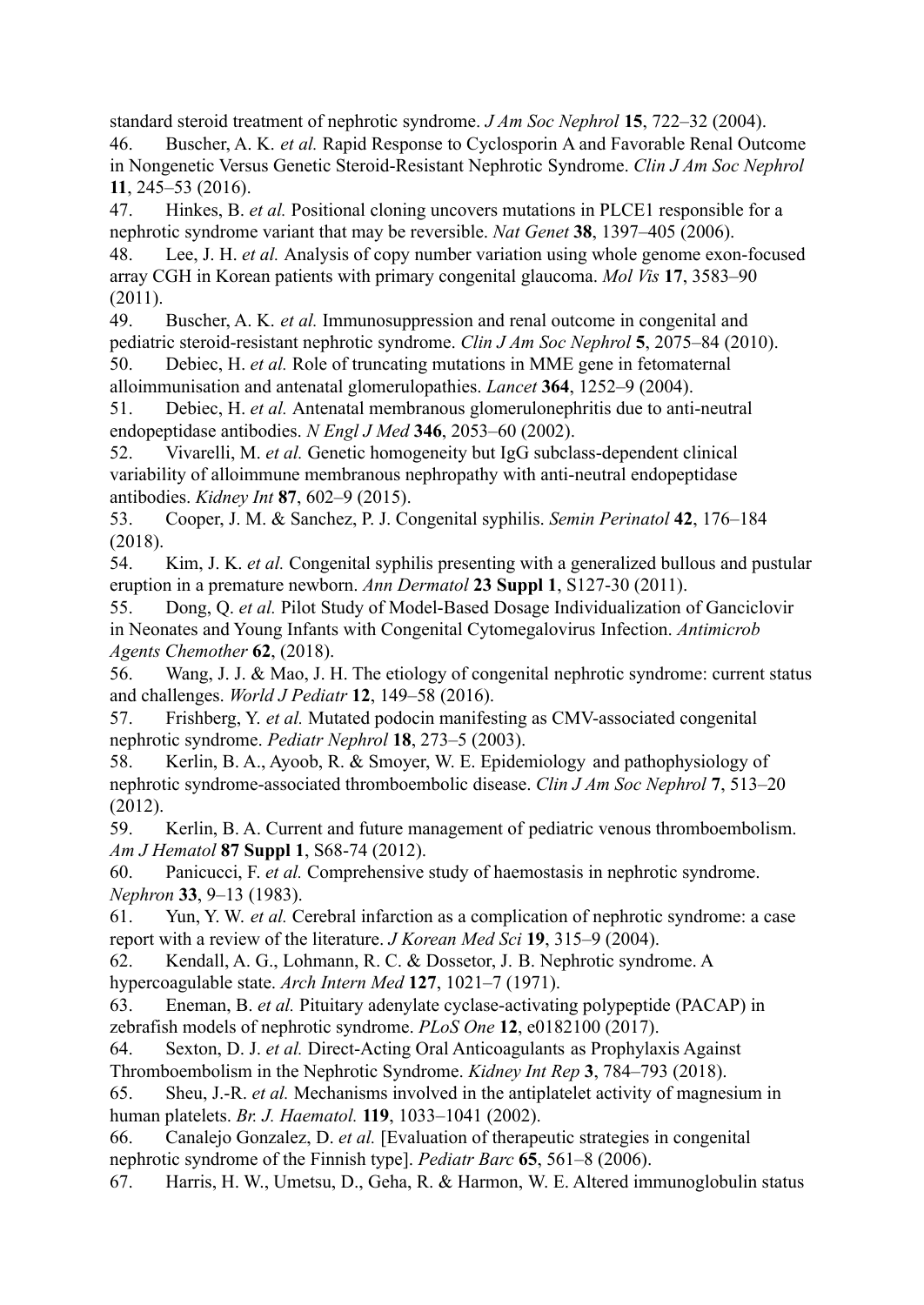in congenital nephrotic syndrome. *Clin Nephrol* **25**, 308–13 (1986).

68. Payne, K. M., Nelson, M. R. & Petersen, M. M. Congenital nephrotic syndrome and agammaglobulinemia: a therapeutic dilemma. *Ann Allergy Asthma Immunol* **111**, 142–3 (2013).

69. Klifa, R. *et al.* Influenza vaccination among children with idiopathic nephrotic syndrome: an investigation of practices. *BMC Nephrol* **20**, 65 (2019).

70. Kamei, K. *et al.* Prospective Study of Live Attenuated Vaccines for Patients with Nephrotic Syndrome Receiving Immunosuppressive Agents. *J Pediatr* **196**, 217-222 e1 (2018).

71. Lin, T. Y., Huang, Y. C., Ning, H. C. & Hsueh, C. Oral acyclovir prophylaxis of varicella after intimate contact. *Pediatr Infect J* **16**, 1162–5 (1997).

72. Drube, J. *et al.* Clinical practice recommendations for growth hormone treatment in children with chronic kidney disease. *Nat Rev Nephrol* (2019) doi:10.1038/s41581-019-0161-4.

73. Selewski, D. T. *et al.* Vitamin D in incident nephrotic syndrome: a Midwest Pediatric Nephrology Consortium study. *Pediatr Nephrol* **31**, 465–72 (2016).

74. Gipson, D. S. *et al.* Management of Childhood Onset Nephrotic Syndrome. *PEDIATRICS* **124**, 747–757 (2009).

75. Nishi, S. *et al.* Evidence-based clinical practice guidelines for nephrotic syndrome 2014. *Clin. Exp. Nephrol.* **20**, 342–370 (2016).

76. Hari, P., Khandelwal, P. & Smoyer, W. E. Dyslipidemia and cardiovascular health in childhood nephrotic syndrome. *Pediatr. Nephrol. Berl. Ger.* (2019) doi:10.1007/s00467-019-04301-y.

77. Toubiana, J. *et al.* Therapy-resistant anaemia in congenital nephrotic syndrome of the Finnish type--implication of EPO, transferrin and transcobalamin losses. *Nephrol. Dial. Transplant. Off. Publ. Eur. Dial. Transpl. Assoc. - Eur. Ren. Assoc.* **24**, 1338–1340 (2009).

78. Iorember, F. & Aviles, D. Anemia in nephrotic syndrome: approach to evaluation and treatment. *Pediatr Nephrol* **32**, 1323–1330 (2017).

79. Laine, J. *et al.* Post-transplantation nephrosis in congenital nephrotic syndrome of the Finnish type. *Kidney Int* **44**, 867–74 (1993).

80. Holmberg, C. & Jalanko, H. Congenital nephrotic syndrome and recurrence of proteinuria after renal transplantation. *Pediatr Nephrol* **29**, 2309–17 (2014).

81. Patrakka, J. *et al.* Recurrence of nephrotic syndrome in kidney grafts of patients with congenital nephrotic syndrome of the Finnish type: role of nephrin. *Transplantation* **73**, 394–403 (2002).

82. Kuusniemi, A. M. *et al.* Plasma exchange and retransplantation in recurrent nephrosis of patients with congenital nephrotic syndrome of the Finnish type (NPHS1). *Transplantation* **83**, 1316–23 (2007).

83. Chaudhuri, A. *et al.* Rituximab treatment for recurrence of nephrotic syndrome in a pediatric patient after renal transplantation for congenital nephrotic syndrome of Finnish type. *Pediatr Transpl.* **16**, E183-7 (2012).

84. Bertelli, R. *et al.* Recurrence of focal segmental glomerulosclerosis after renal transplantation in patients with mutations of podocin. *Am J Kidney Dis* **41**, 1314–21 (2003).

85. Billing, H. *et al.* NPHS2 mutation associated with recurrence of proteinuria after transplantation. *Pediatr. Nephrol. Berl. Ger.* **19**, 561–564 (2004).

86. Dionne, J. M. & d'Agincourt-Canning, L. Sustaining life or prolonging dying? Appropriate choice of conservative care for children in end-stage renal disease: an ethical framework. *Pediatr Nephrol* **30**, 1761–9 (2015).

87. Williams, V. *et al.* Best interests decisions: professional practices in health and social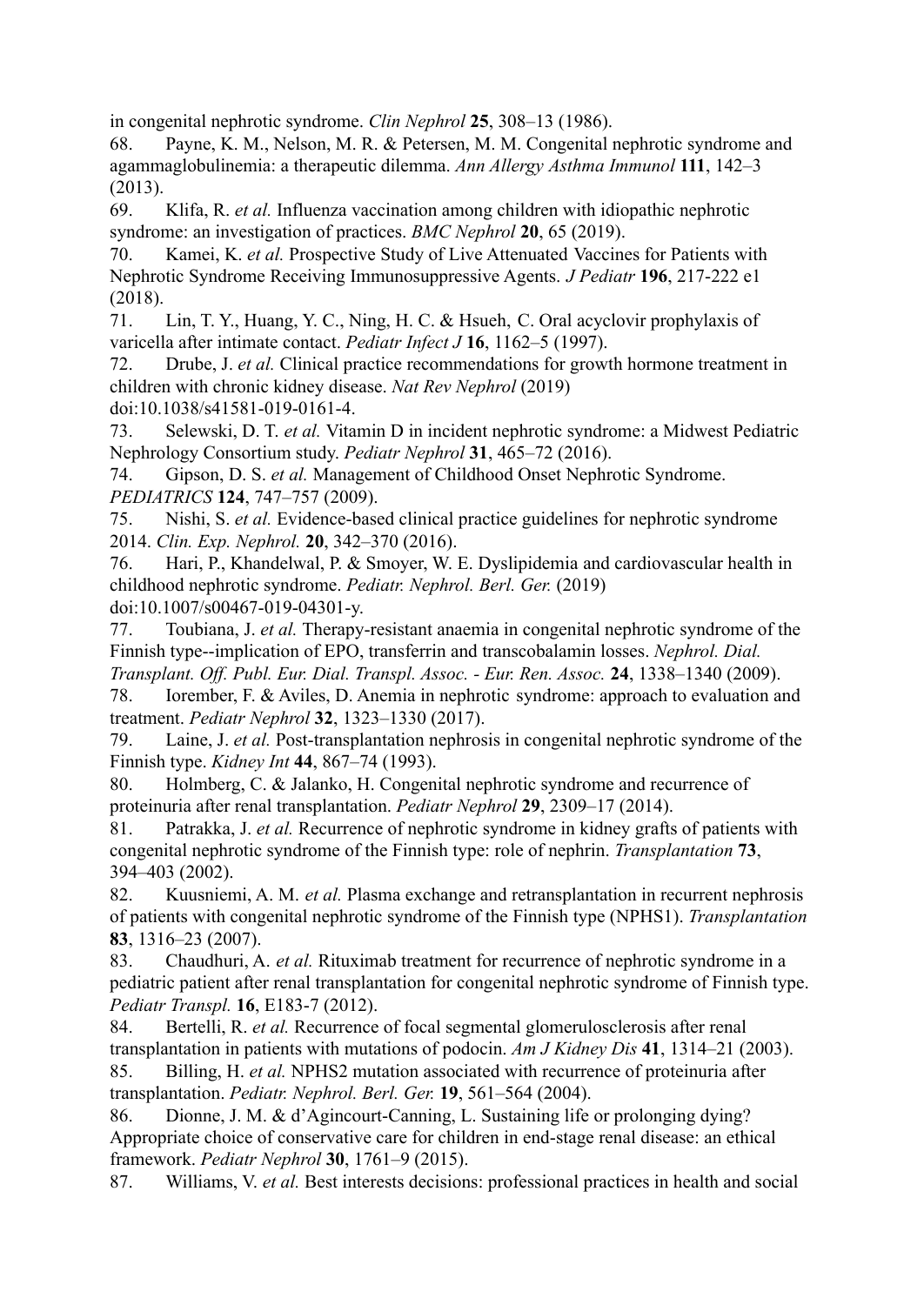care. *Health Soc Care Community* **22**, 78–86 (2014).

88. Burke, K. & Clarke, A. The challenge of consent in clinical genome-wide testing. *Arch Child* **101**, 1048–1052 (2016).<br>89. Lipska, B. S. *et al.* Genotype

89. Lipska, B. S. *et al.* Genotype-phenotype associations in WT1 glomerulopathy. *Kidney Int* **85**, 1169–78 (2014).